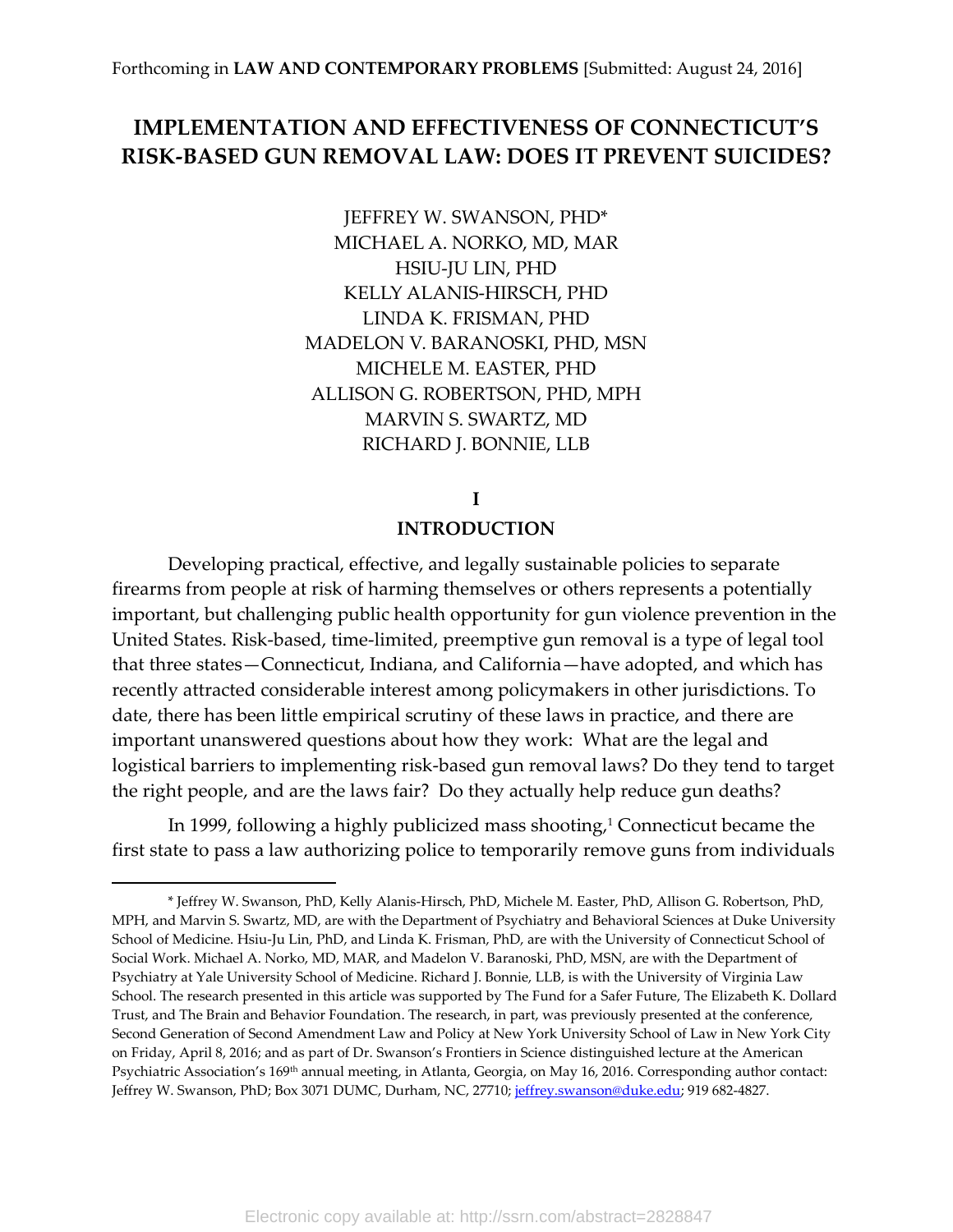when there is probable cause to believe they pose a significant risk of harm to others or self.<sup>2</sup> Connecticut's innovative statute thus established the legal practice of preemptive gun removal as a civil court action based on a "risk warrant," a process that neither requires nor generates a record of criminal or mental health adjudication as its predicate*.* Our research study provides an analysis of the characteristics, implementation, and outcomes of gun removals conducted under Connecticut's risk warrant law during the period 1999-2013. This article summarizes key features of the study in an effort to inform other states that are considering the adoption of similar gun-seizure laws.

Part II of the article sketches the relevant policy landscape in order to demonstrate that point-of-purchase background checks are a necessary but insufficient component of a strategy to reduce gun violence in the U.S., and that risk-based preemptive gun removal schemes provide a complementary policy to bridge the gap. Part III briefly recounts the history of enactment and gradual implementation of Connecticut's risk-based gun removal law, beginning with the high-profile homicide that drove public opinion to support the law. Part IV describes our research study's quantitative and qualitative methods and data sources. Part V presents the results of the study. It first describes the characteristics of gun removal cases in Connecticut. Next, it summarizes views of stakeholders regarding the effectiveness and fairness of gun removal, as well as particular challenges faced in implementing the risk-warrant law. It then turns to an analysis of suicides committed by the individuals from whom firearms had been seized, in an effort to determine whether the policy saved lives, and concludes with an estimate of the number of gun removal cases that are necessary to avert one suicide. Finally, Part VI summarizes the findings and draws out key conclusions and policy implications.

### **II**

## **THE POLICY LANDSCAPE: THE LIMITS OF BACKGROUND CHECKS AND THE POTENTIALLY IMPORTANT ROLE OF RISK-BASED PREEMPTIVE GUN REMOVAL LAWS**

Intentional gun violence in the United States remains a daunting public health problem—diverse in its surrounding circumstances, complex in its causal pathways,

<sup>1.</sup> *See* Jonathan Rabinovitz, Rampage in Connecticut: Connecticut Lottery Worker Kills 4 Bosses, Then Himself, *New York Times*, March 7, 1998

<sup>2.</sup> CONN. GEN. STAT. § 29-38c. (1999). Seizure of firearms of person posing risk of imminent personal injury to self or others.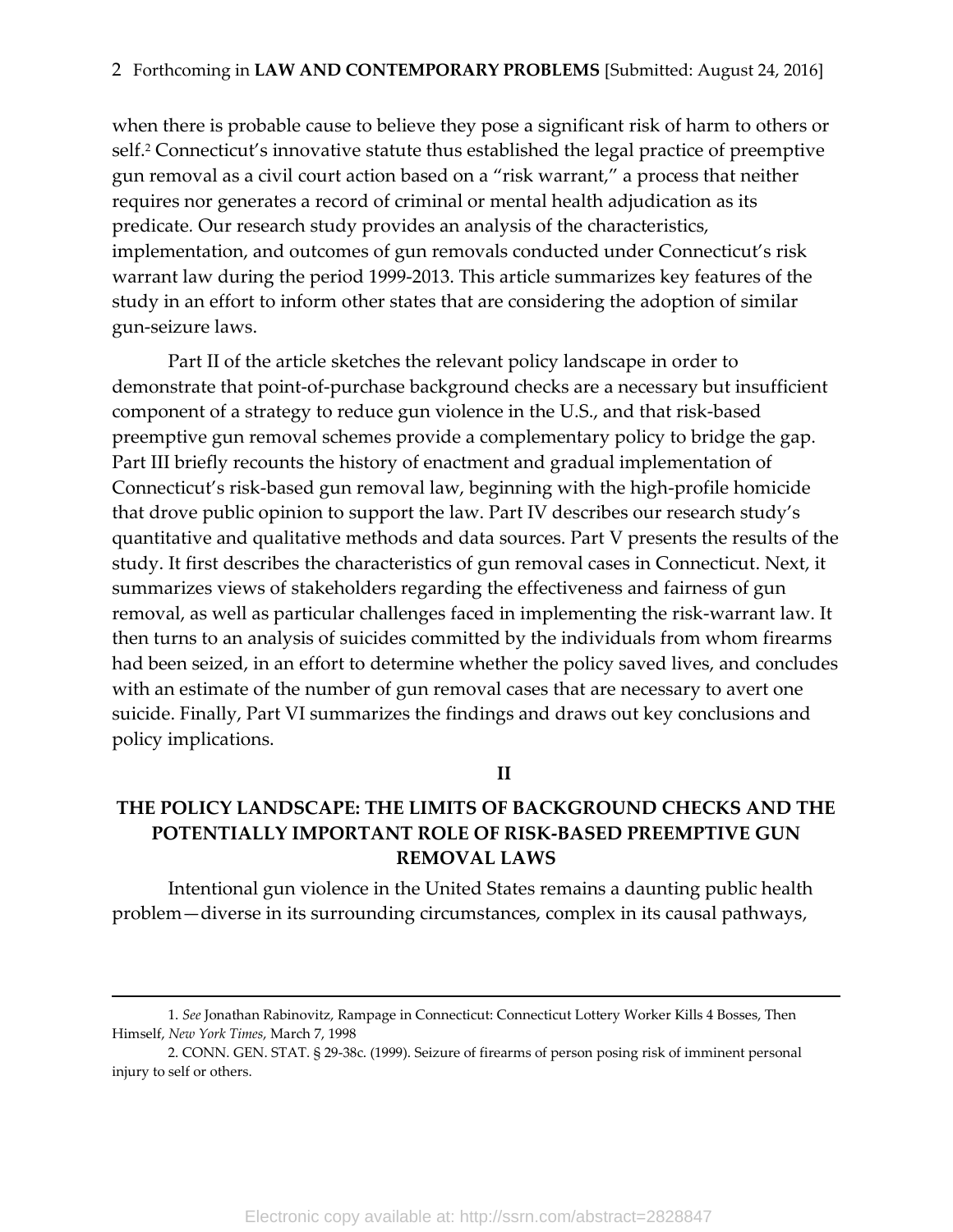far-reaching in its social and economic consequences.<sup>3</sup> How to solve the problem remains the subject of a contentious and partisan political debate, pitting the interests of public safety against the Second Amendment right.<sup>4</sup> The 1994 Brady Law's<sup>5</sup> requirement of point-of-purchase background checks for firearm sales from federally licensed dealers has long been the mainstay of federal and state efforts to prevent gun violence; this is arguably a necessary, but insufficient policy approach.<sup>6</sup> Wide variation in the operational criteria for gun restrictions across states, inconsistencies in local policies and practices that apply these criteria to individual cases, and major gaps in state authorities' reporting of gun-disqualifying records to the National Instant Criminal Background Check System (NICS), all contribute to inefficient identification of people who should not have guns.<sup>7</sup>

Existing statutory schemes thus fall short of the practical goal of implementing gun prohibitions for "dangerous" people, as most states lack authority to close point-ofpurchase loopholes and, with few exceptions, have no policies in place to proactively remove guns from legally prohibited persons. At a more fundamental level, the federal prohibiting criteria themselves, as defined in the 1968 Gun Control Act<sup>8</sup> and mirrored in many states' statutes, tend to correlate poorly with actual risk of violence and suicide. The rules are both over- and under-inclusive, insofar as they prohibit guns from many people at very low risk of violence while failing to identify many others who *are* at high risk.<sup>9</sup>

<sup>3.</sup> Gun-related violence and suicide claimed the lives of approximately 33,599 people in the United States in 2014; an additional 84,258 sustained nonfatal gun injuries. *See* Centers for Disease Control and Prevention (CDC). Injury Prevention and Control: Data and Statistics Web-based Injury Statistics Query and Reporting System (WISQARSTM). [www.cdc.gov/injury/wisqars/index.html,](http://www.cdc.gov/injury/wisqars/index.html) last visited August 15, 2016. *See also* Garen Wintemute. *The Epidemiology of Firearm Violence in the Twenty-First Century United States.* Annu. Rev. Public Health 36, 5–19 (2015).

<sup>4.</sup> *See generally* PHILIP J. COOK & KRISTIN A. GOSS. THE GUN CONTROL DEBATE (2014). The appropriate role of gun control in reducing gun-related violence is the subject of a long-running policy debate.

<sup>5.</sup> PUB.L. 103–159, 107 STAT. 1536 (1993). Brady Handgun Violence Prevention Act.

<sup>6.</sup> *See* Philp J. Cook and Jens Ludwig. *The Limited Impact of the Brady Act: Evaluation and Implications*, *In*  REDUCING GUN VIOLENCE IN AMERICA: INFORMING POLICY WITH EVIDENCE AND ANALYSIS (Daniel W. Webster & Jon S. Vernick eds., 2013).

<sup>7</sup>. Federal firearms law is nested in widely variable state civil commitment practices. *See* Paul S. Appelbaum & Jeffrey W. Swanson. *Gun Laws and Mental Illness: How Sensible Are the Current Restrictions?* PSYCHIATRIC SERVICES, 652– 654 (2010)

<sup>8. 18</sup> U.S.C. § 922(d)(4) (2006). Gun Control Act of 1968.

<sup>9.</sup> *See* Jeffrey W. Swanson, Allison G. Robertson, Linda K. Frisman, Michael A. Norko, Hsiu-ju Lin, Marvin S. Swartz, & Phillip J. Cook, *Preventing Gun Violence Involving People with Serious Mental Illness, In* REDUCING GUN VIOLENCE IN AMERICA: INFORMING POLICY WITH EVIDENCE AND ANALYSIS (Daniel W. Webster & Jon S. Vernick eds., 2013). There is limited evidence that background checks can reduce gun violence risk in people with serious mental illness. In our recent study in Connecticut, we matched and merged mental health, court, and arrest records for 23,292 persons diagnosed with schizophrenia, bipolar disorder, or major depression who were receiving services in the state's public behavioral healthcare system. We found a 6 percent reduction in violent crime in gundisqualified individuals attributable to Connecticut's initiating a policy of reporting records to NICS in 2007.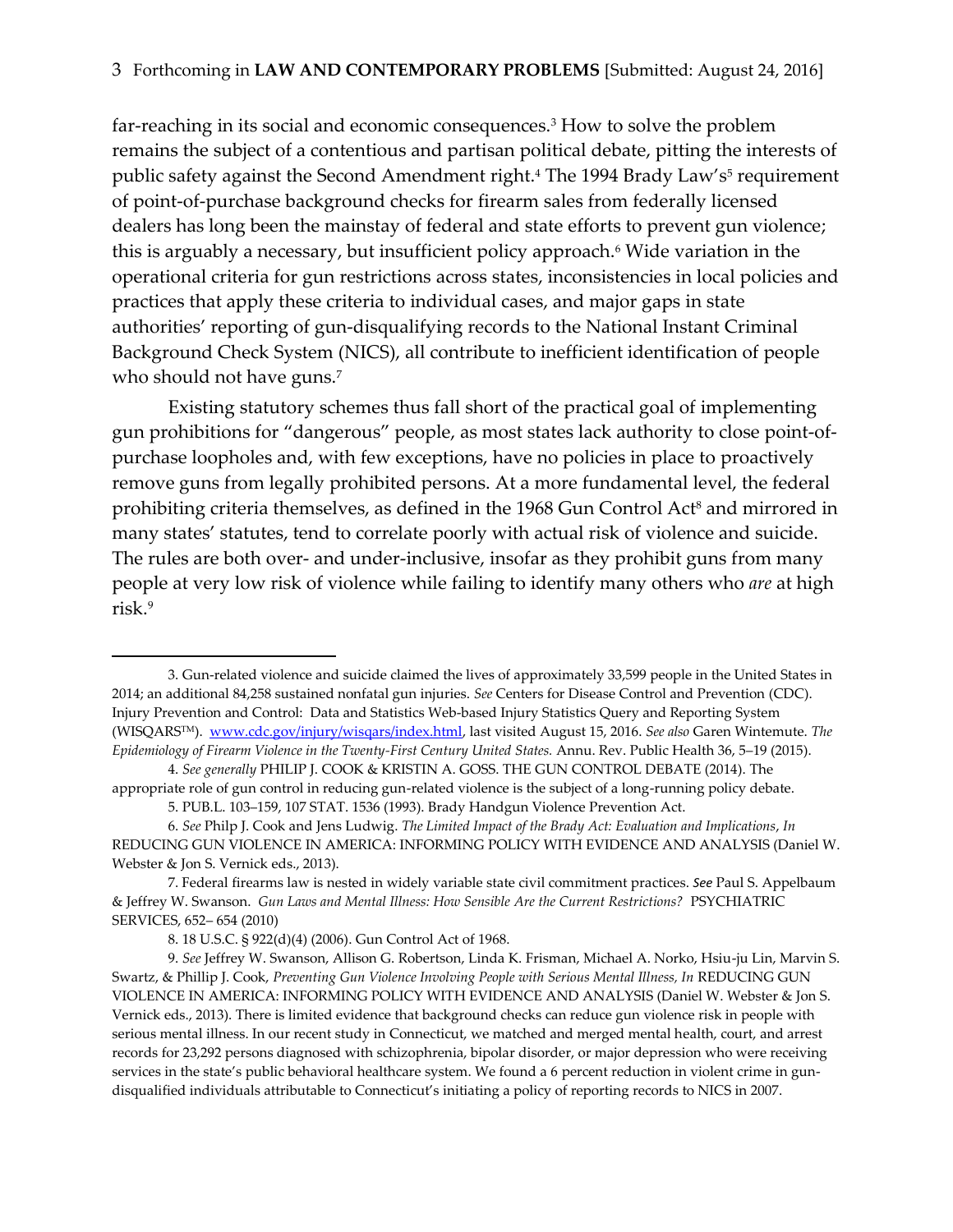The current epidemic of suicide in the U.S. <sup>10</sup> illustrates a huge loophole in the mental-health-related criteria for restricting at-risk individuals from buying guns.<sup>11</sup> Over half of suicides in the US are completed with guns, $12$  and many of those guns are legally obtained. Most people who complete suicide suffer from a mental disorder such as depressive illness, but only a small proportion of them have a record of involuntary civil commitment or other gun-disqualifying mental health or criminal adjudication. Similarly, a substantial proportion of those at risk for committing violent crimes with guns do not have a record that would prohibit them from purchasing or possessing firearms.<sup>13</sup>

The sheer number of privately owned firearms already in existence in the U.S. an estimated 357,000,000 guns<sup>14</sup> - further limits the effectiveness of any policy that relies solely on stopping a risky person from acquiring a new gun (i.e., without a concomitant means of gun removal.) Guns are extremely durable devices that many owners retain indefinitely and pass down through generations. Meanwhile, US gun manufacturers have continued to increase their output of new guns, particularly in recent years – from 5.6 million guns produced in 2009, to 10.9 million guns in 2013.<sup>15</sup> This means there are actually now more guns than there are people in the U.S., though guns are not evenly

11. Appelbaum & Swanson, s*upra* note 7. *See also* Jeffrey W. Swanson, Paul S. Appelbaum, & Richard J. Bonnie. *Getting Serious about Preventing Suicide: More "How" and Less "Why".* JAMA 314, 2229 (2015)..

12. CDC WISQARS™, s*upra* note 3. Suicide accounted for 41,149 deaths in 2013; 51 percent were gun suicides.

13. *See* Jeffrey W. Swanson, Michele M. Easter, Allison G. Robertson, Marvin S. Swartz, Kelly Alanis-Hirsch, Daniel Moseley, Charles Dion, & John Petrila. *Gun Violence, Mental Illness, and Laws that Prohibit Gun Possession: Evidence from Two Florida Counties*. HEALTH AFFAIRS 35, 1067-1075 (2016). In our recent Florida study, 72 percent of severely mentally ill gun suicide victims were found to be legally eligible to purchase a firearm on the day they used one to end their own life; 38 percent of those arrested for violent, gun-involved crimes were not prohibited from firearms at the time. *See also* Lesley C. Hedman, John Petrila, William H. Fisher, Jeffrey W. Swanson, Dierdre A. Dingman, and Scott Burris. *State Laws on Emergency Holds for Mental Health Stabilization* PSYCHIATR SERV. 67(5):529- 35. (2016). In many states, police commonly detain persons in a mental health crisis and transport them to a treatment facility, where they are briefly held before either being discharged or persuaded to sign into a hospital voluntarily. Neither of those dispositions currently results in gun disqualification in most states, notwithstanding elevated risk of harm to self or others that may coincide with involuntary hospitalization.

14. *See* Christopher Ingraham. *There Are Now More Guns than People in the United States.* WASHINGTON POST, October 5, 2015. Reported estimates were compiled by the Congressional Research Service, combining Bureau of Alcohol, Tobacco, Firearms and Explosives (ATF) data on manufacturing, importing and exporting of firearms with U.S. Census estimates of population. [https://www.washingtonpost.com/news/wonk/wp/2015/10/05/guns-in-the](https://www.washingtonpost.com/news/wonk/wp/2015/10/05/guns-in-the-united-states-one-for-every-man-woman-and-child-and-then-some/)[united-states-one-for-every-man-woman-and-child-and-then-some/.](https://www.washingtonpost.com/news/wonk/wp/2015/10/05/guns-in-the-united-states-one-for-every-man-woman-and-child-and-then-some/) Last visited August 24, 2016.

However, while the NICS-reporting effect was statistically significant, it turned out to be substantively trivial; the policy affected only 7% of the study population of persons with serious mental illness, while 96 percent of the violent crimes recorded for that population were committed by persons who were not exposed to the policy, i.e., not disqualified on the basis of a mental health adjudication history. As a result, the estimated net reduction in violent crime in the population was miniscule—a tiny fraction of 1 percent.

<sup>10.</sup> Sally C. Curtin, Margaret Warner, and Holly Hedegaar. *Increase in Suicide in the United States, 1999–2014..* http://www.cdc.gov/nchs/products/databriefs/db241.htm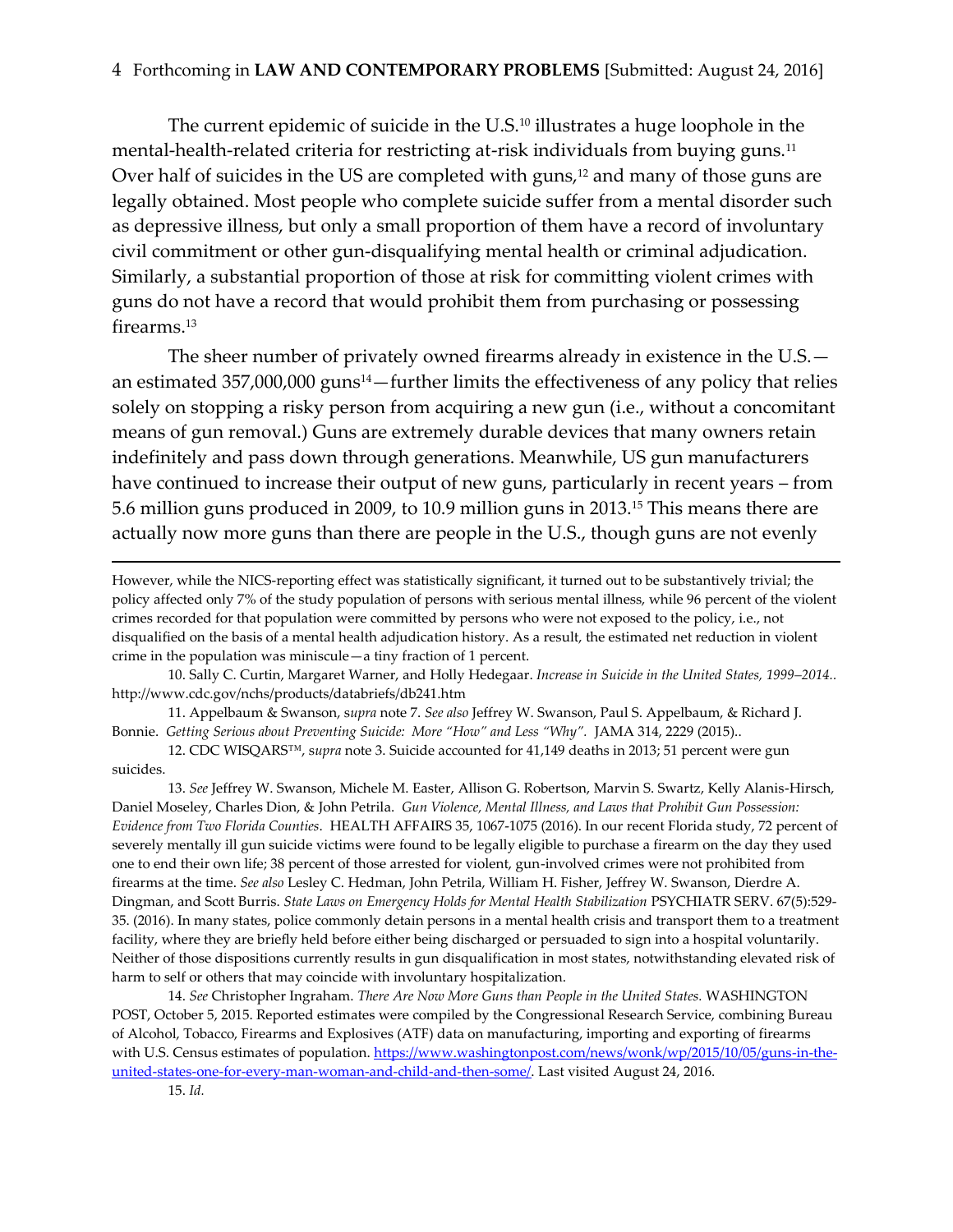distributed in the population. Therefore, individuals at high risk of violence commonly have access to firearms at home, even if they would not qualify to buy a gun themselves, because they live in a household with guns legally purchased by family members or others.

An estimated 9 percent of adults in the U.S. have problems with impulsive, angry behavior and have access to firearms at home; these are individuals who admit that they "break and smash things" when they get angry, and many of them would meet diagnostic criteria for a mental health problem such as a personality disorder.<sup>16</sup> However, less than 10 percent of these angry, impulsive, gun-possessing adults have ever been hospitalized for a mental health problem, and thus would never have lost their gun rights by dint of a mental-health-based restriction.<sup>17</sup> One such angry individual was Craig Stephen Hicks, the legal owner of a cache of about a dozen firearms who, in a fit of irrational rage, shot three Muslim young people in the head in Chapel Hill, NC, in February, 2015.<sup>18</sup> It is notable that with respect to Hicks, federal and state background check policies had succeeded perfectly in making sure that guns were not sold to a legally ineligible individual; Hicks was not a gun-prohibited person.<sup>19</sup> At the same time, the policy utterly failed in its essential public safety purpose; it did not keep guns away from a very dangerous man, who went on to use one of those legally obtained firearms to carry out a horrifying multiple homicide.

What went wrong in the Hicks case? It would be tempting to see it simply as an egregious example of the mismatch between our gun-disqualifying criteria and actual risk. After all, Hicks' neighbors were well aware that he had a serious anger problem, and that he had guns; it appears that people were quite afraid of Craig Stephen Hicks. Would more inclusive criteria for restricting such people from purchasing guns have saved the lives of the three young people? Probably not, because Hicks already had a dozen guns sitting in his apartment. Rather, in order to effectively deter and prevent people like Hicks from using guns in a harmful way, a different kind of law would have been needed: a legal tool to effectively remove guns from a dangerous person who may

 $\overline{a}$ 

<sup>16.</sup> *See* Jeffrey W. Swanson, Nancy A. Sampson, Maria V. Petukhova, Alan M. Zaslavsky, Paul S. Appelbaum, Marvin S. Swartz, & Ronald C. Kessler. *Guns, Impulsive Angry Behavior, and Mental Disorders: Results from the National Comorbidity Survey Replication (NCS-R)*. BEHAV. SCI. LAW 33, 199-212 (2015).

<sup>17.</sup> *Id.*

<sup>18.</sup> *See* Sarah Kaplan. *Suspect In Chapel Hill Killings Described as Troublemaker, Obsessed with Parking.* WASHINGTON POST, February 12, 2015. [https://www.washingtonpost.com/news/morning](https://www.washingtonpost.com/news/morning-mix/wp/2015/02/12/alleged-chapel-hill-killer-described-as-neighborhood-bully-obsessed-with-parking-and-noise/)[mix/wp/2015/02/12/alleged-chapel-hill-killer-described-as-neighborhood-bully-obsessed-with-parking-and-noise/.](https://www.washingtonpost.com/news/morning-mix/wp/2015/02/12/alleged-chapel-hill-killer-described-as-neighborhood-bully-obsessed-with-parking-and-noise/)  Last visited August 24, 2016.

<sup>19.</sup> *See* Anne Blythe. *Craig Hicks Becomes Symbol in Gun Politics.* NEWS & OBSERVER, April 11, 2015. [http://www.newsobserver.com/news/local/counties/orange-county/article18279290.html#storylink=cpy.](http://www.newsobserver.com/news/local/counties/orange-county/article18279290.html#storylink=cpy) Last visited August 24, 2016.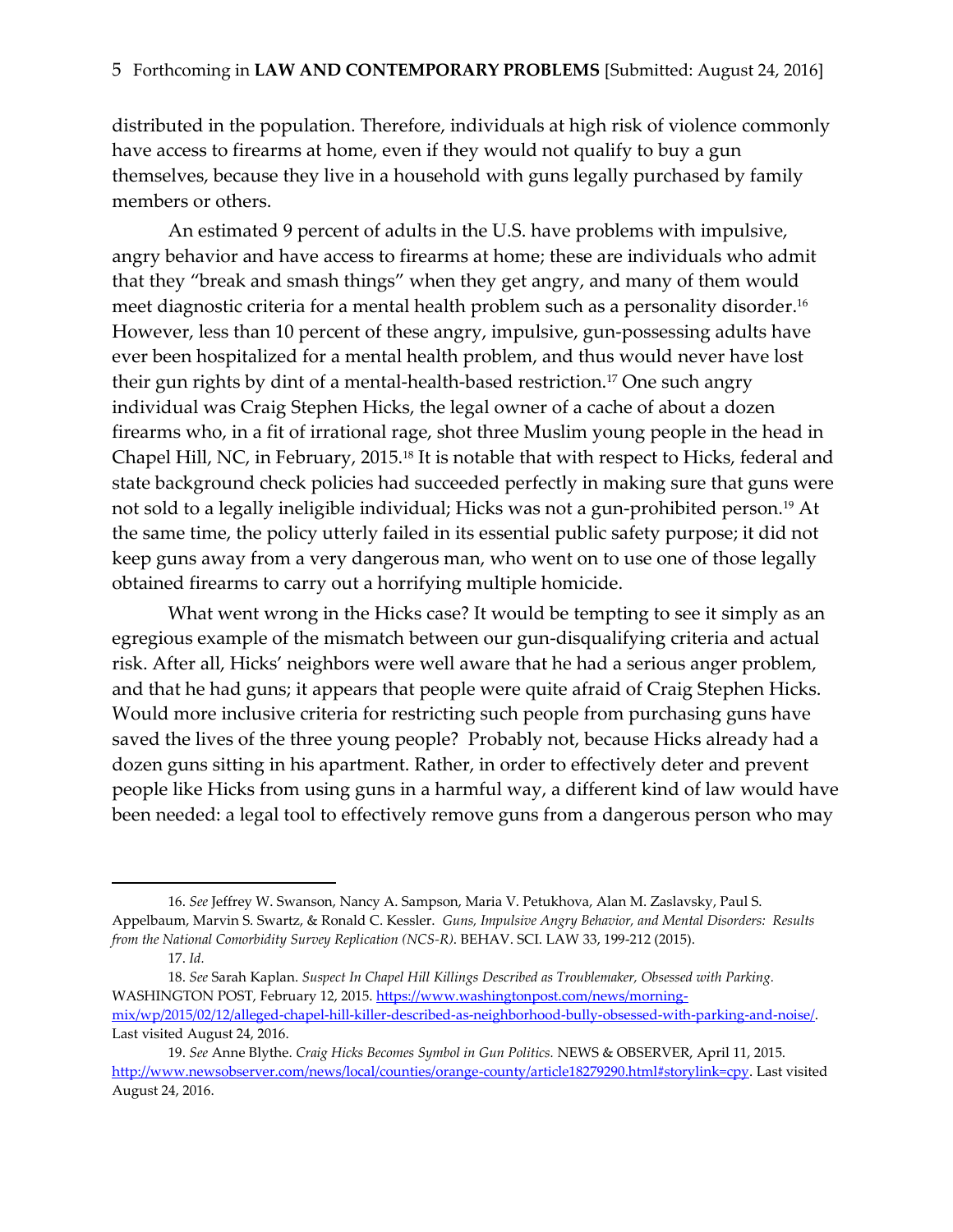already possess them, i.e., a preemptive, risk-based gun seizure law that would apply to "dangerous-but-not-otherwise-gun-prohibited" persons.

#### **III**

## **BRIEF HISTORY OF A RISK-BASED PREEMPTIVE GUN REMOVAL LAW IN CONNECTICUT**

On March 6, 1998, a disgruntled accountant with the Connecticut Lottery Corporation used a 9mm Glock pistol and a knife to murder four co-workers before shooting himself in the head. Matthew Beck, 35, had previously attempted suicide and was being treated for depression. In response to the public outcry over this incident as well as the infamous Columbine shooting the following year, state lawmakers passed Public Act 99-212, which was signed into law in June of 1999. Connecticut thus became the first state to authorize seizure of firearms from putatively dangerous persons who are not otherwise legally prohibited from purchasing or possessing guns, and *before* they have committed an act of violence. 20 ,21,22

The proposal for the new law emerged from policy discussions in Connecticut focused on having psychiatrists evaluate mentally ill individuals for safety to possess

 $\overline{a}$ 

21. In 2006, Indiana enacted a similar law, Ind. Acts 445, codified as amended in IND. CODE § 35-47-14-3 (2013). Indiana's allows police to seize guns from "dangerous persons" without a warrant, pending a judicial hearing. The state has the burden of showing, by clear and convincing evidence, that the person was dangerous at the time of the firearm seizure. If the court retains a person's firearm, the individual may petition for its return 180 days after each court hearing. If the court retains a firearm and receives no request for its return over a period of 5 years, it may order the destruction of the firearm after a final hearing.

22. In 2014, California became the third state to pass a risk-based gun removal law, called a Gun Violence Restraining Order (GVRO). Elliott Rodger was the legal owner of three 9mm pistols when he embarked on a killing spree in Isla Vista, CA, in May, 2014, leaving 6 dead and 14 injured before turning a gun on himself and ending his own troubled life. Rodger's parents had been concerned enough about their son to ask the police to check on him. Law enforcement officers paid a social welfare visit to Rodger's residence but determined that he did not meet criteria to be detained. However, advocates for risk-based preemptive gun removal laws have argued that if such a law had been in place at the time, police could have searched for and seized Rodger's firearms. In the aftermath of the shooting, the California State Assembly passed and Governor Brown quickly signed CAL. COM. CODE § A.B. 1014, legislation authorizing the GVRO. *See* Shannon S. Frattaroli, Emma E. McGinty, Amy Barnhorst, & Sheldon Greenberg. *Gun Violence Restraining Orders: Alternative or Adjunct to Mental Health-Based Restrictions on Firearms?* BEHAV. SCI. LAW 33, 290-307 (2015). *See also* Joshua Horwitz, Anna Grilley, & Orla Kennedy. *Beyond the Academic Journal: Unfreezing Misconceptions About Mental Illness and Gun Violence Through Knowledge Translation to Decision-Makers*.BEHAV. SCI. LAW 33, 356-365 (2015) (on the role of research evidence in advocating for this law).

<sup>20.</sup> Only two months after the lottery shooting, on May 4, 1998, the Connecticut General Assembly passed PA 98-129, AN ACT CONCERNING HANDGUN SAFETY, which required the creation of a protected database regarding civil commitments and gun permits. The gun seizure provision began as a minor modification of gun permit statutes (C.G.S. 29-28 to 29-32) introduced in January, 1999. After the Columbine shootings on April 20, 1999, the Bill was expanded to permit gun seizures with a warrant (PA 99-212, S. 18); the bill passed and was signed into law on June 29, 1999, and is encoded in statute under CONN. GEN. STAT. § 29-38c. *See* Michael A. Norko, Madelon Baranoski. *Gun Control Legislation in Connecticut: Effects on Persons with Mental Illness*. CONNECTICUT LAW REVIEW 46: 1609-1631 (2014)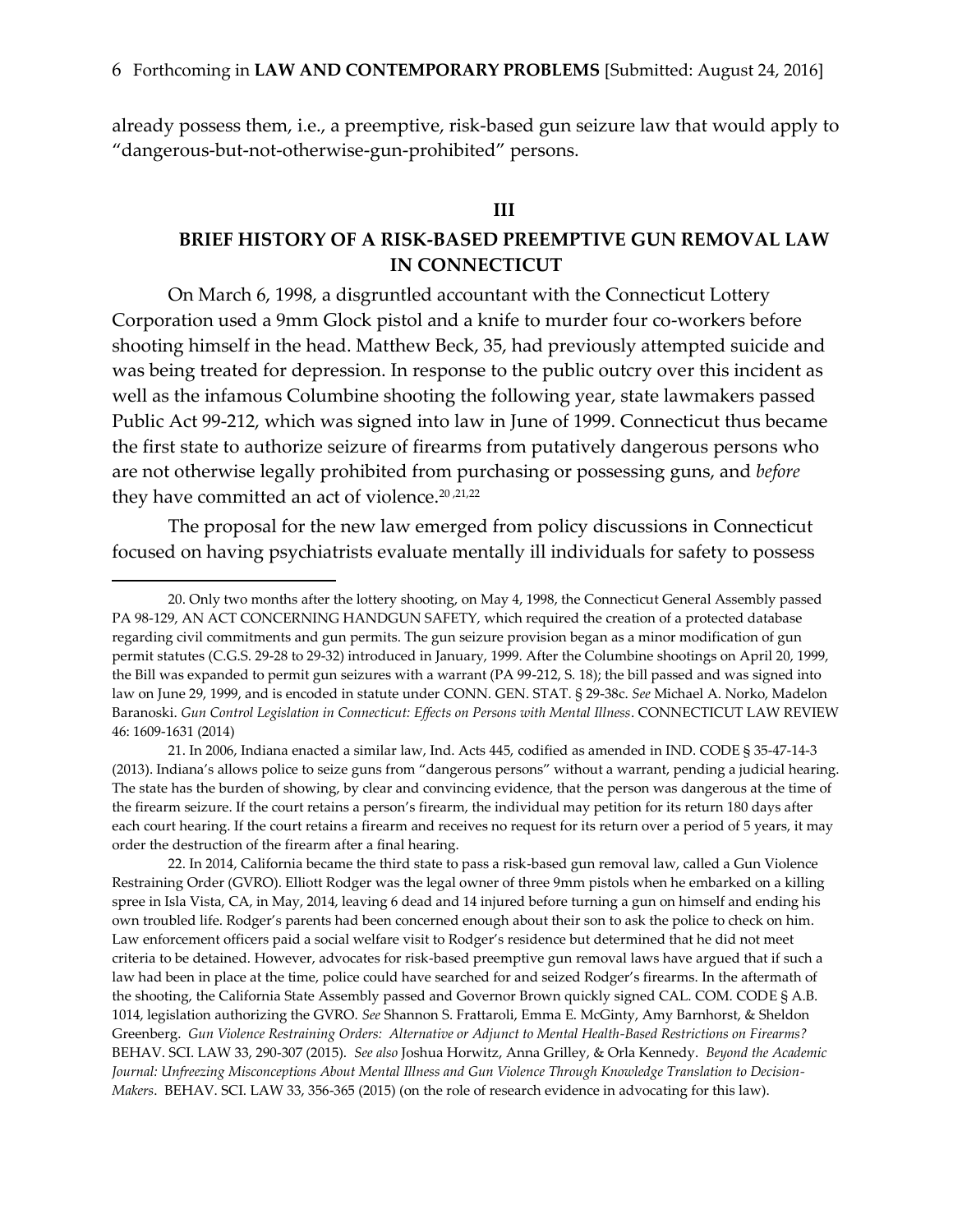firearms. However, mental health stakeholders were concerned that such a law might stigmatize people with mental illness.<sup>23</sup> As the draft of the law evolved, it was written deliberately to exclude mental illness *per se* from among the reasons for attributing risk sufficient to remove someone's guns. In the end, the proposal for a gun removal scheme based solely on "imminent risk" regardless of mental health history was seen as less stigmatizing.

Specifically, the Connecticut statute allows police, after independently investigating and determining probable cause, to obtain a court warrant and remove guns from anyone who is found to pose an imminent risk of harming someone else or him- or herself. In confirming probable cause and determining imminent risk, the judge must consider recent threats or acts of violence and recent acts of cruelty to animals. The judge may also consider: reckless gun use or display; a history of the use, attempted use or threatened use of physical force against other persons; prior involuntary psychiatric hospitalization; and illegal use of drugs or alcohol abuse.<sup>24</sup>

When gun seizures proceed according to the law on the books in Connecticut, the typical case begins with a call to the police concerning a person who is thought to pose risk of harming someone with a gun. The police take the report and conduct an independent investigation. If the police find probable cause to believe that the individual of concern indeed poses an imminent risk of harming others or self (as defined in statute), they swear out a statement to this effect, and the form is signed by two officers as co-affiants. The evidence in the statement is then submitted to the State's Attorney, who reviews the evidence and decides whether to request a risk warrant. The request goes to a Superior Court Judge for the geographical area, who issues the warrant in an expedited fashion. The warrant then goes back to the police, who proceed to the residence of the subject, at which they may search for guns and seize the guns and ammunition they find.<sup>25</sup>

The police also must make a decision about what to do with the person of concern. Options include arresting the person if there is evidence they have committed a crime, transporting the person to a hospital emergency department for evaluation if there is evidence they are in a dangerous mental health crisis and might meet commitment criteria, or leaving the person alone. If the person is arrested, criminal proceedings will follow, and if the person is taken to a hospital, they may be admitted or released. Within a period not to exceed 14 days from the date of gun removal, the court must hold a hearing to decide whether to return guns to the person or hold the

<sup>23.</sup> Norko & Baranoski, s*upra* note 20.

<sup>24</sup>*. Id.*

<sup>25.</sup> While this describes the procedure *de jure*, there is also a *de facto* practice in which police often take guns initially as part of "securing the scene" and apply for the warrant later. This is described in Part V., section B. of the article, in the words of a police officer who was interviewed for the study.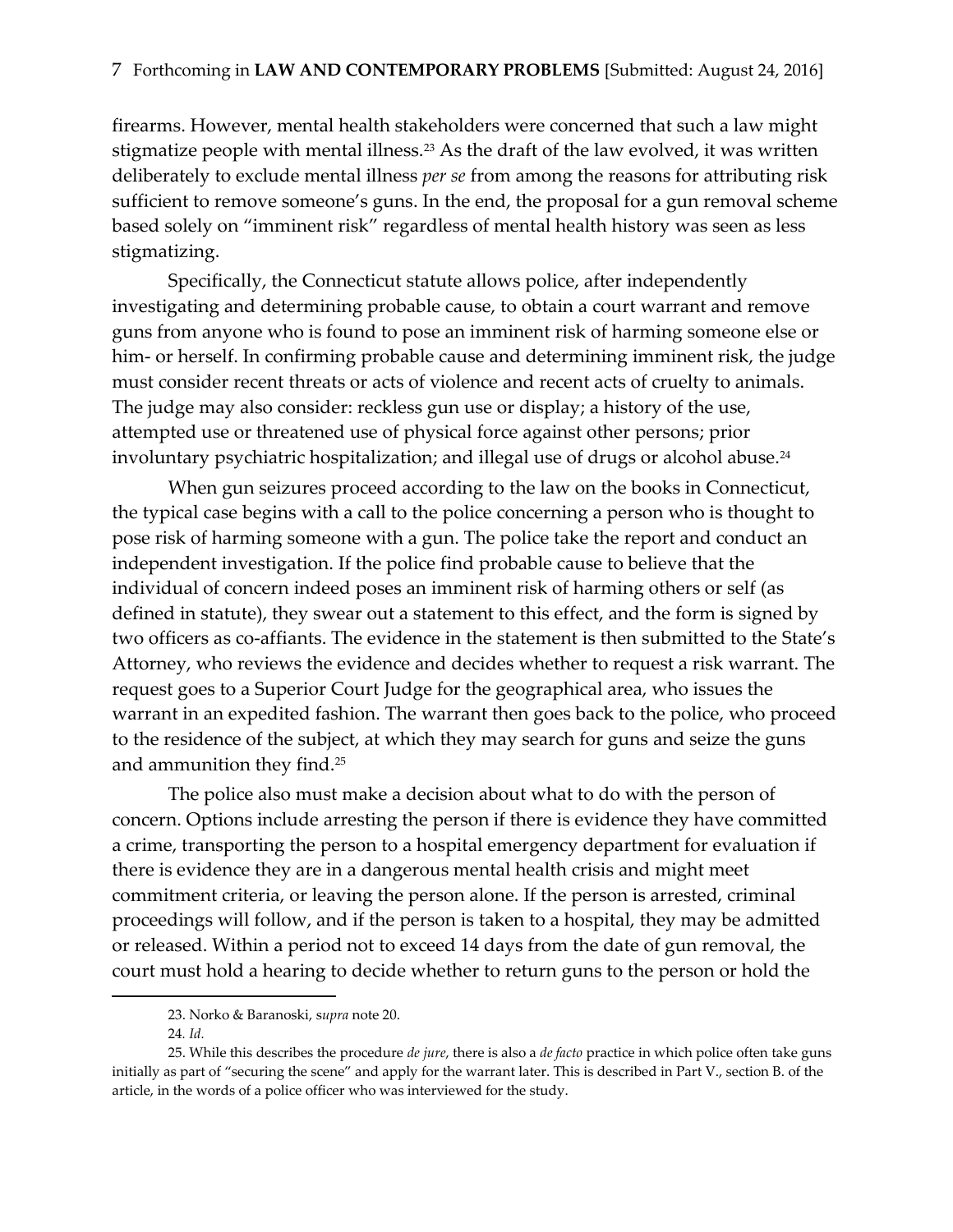guns for up to one year. Although the standard for the initial police seizure is probable cause, at the hearing the state must prove by clear and convincing evidence "that the person poses a risk of imminent personal injury to himself or herself or to other individuals."<sup>26</sup>

Those whose guns are removed also become ineligible to hold a permit that is required to purchase or possess a firearm in Connecticut.<sup>27</sup> A gun owner subjected to firearm seizure under C.G.S. § 29-38c has challenged the constitutionality of the law, arguing that it violates the second amendment to the United States constitution. The Connecticut Supreme Court has recently rejected this argument:

"Section 29-38c does not implicate the second amendment, as it does not restrict the right of law-abiding, responsible citizens to use arms in defense of their homes. It restricts for up to one year the rights of only those whom a court has adjudged to pose a risk of imminent physical harm to themselves or others after affording due process protection to challenge the seizure of the firearms. The statute is an example of the longstanding 'presumptively lawful regulatory measures' articulated in District of Columbia v. Heller. . . . We thus conclude that § 29-38c does not violate the second amendment." *Hope v. State*, 133 A.3d 519, 524-25 (Conn. App. Ct. 2016).

Despite initially high expectations that C.G.S. § 29-38c would be widely used, very few gun removals were carried out during the first 8 years after the law went into effect—fewer than 10 per year, on average, as shown in Figure 1. This may have been due to the complexity and time-consuming nature of the removal procedures, as we shall see in what follows. However, following 2007 (the year of the mass shooting at Virginia Tech University), the annual number of gun removals increased more than tenfold—to about 100 cases per year—reaching a cumulative total of 762 by the end of 2013. The next section describes the available sources of data on these cases, and our research study's methods.

<sup>26.</sup> CONN. GEN. STAT. 29-38c(d). The Connecticut Supreme Court has described the "clear and convincing evidence" standard as follows: "The clear and convincing standard of proof is substantially greater than the usual civil standard of a preponderance of the evidence, but less than the highest legal standard of proof beyond a reasonable doubt. It 'is sustained if the evidence induces in the mind of the trier a reasonable belief that the facts asserted are highly probably true, that the probability that they are true or exist is substantially greater than the probability that they are false or do not exist.'" Miller v. Comm'r of Correction, 242 Conn. 745, 794 (1997) (internal citations and emphasis omitted).

<sup>27.</sup> CONN. GEN. STAT. 29–36f(b) addresses pistols and revolvers; CONN. GEN. STAT. 29-37p(b) addresses long guns. The gun owner must appear before the Board of Firearms Permit Examiners in order to have the firearms permit reinstated. This additional process was the reason the appeal in *State v. Hope* 133 A.3d 519 was not considered moot despite the firearms having been returned to the owner more than a month before the appeal was heard.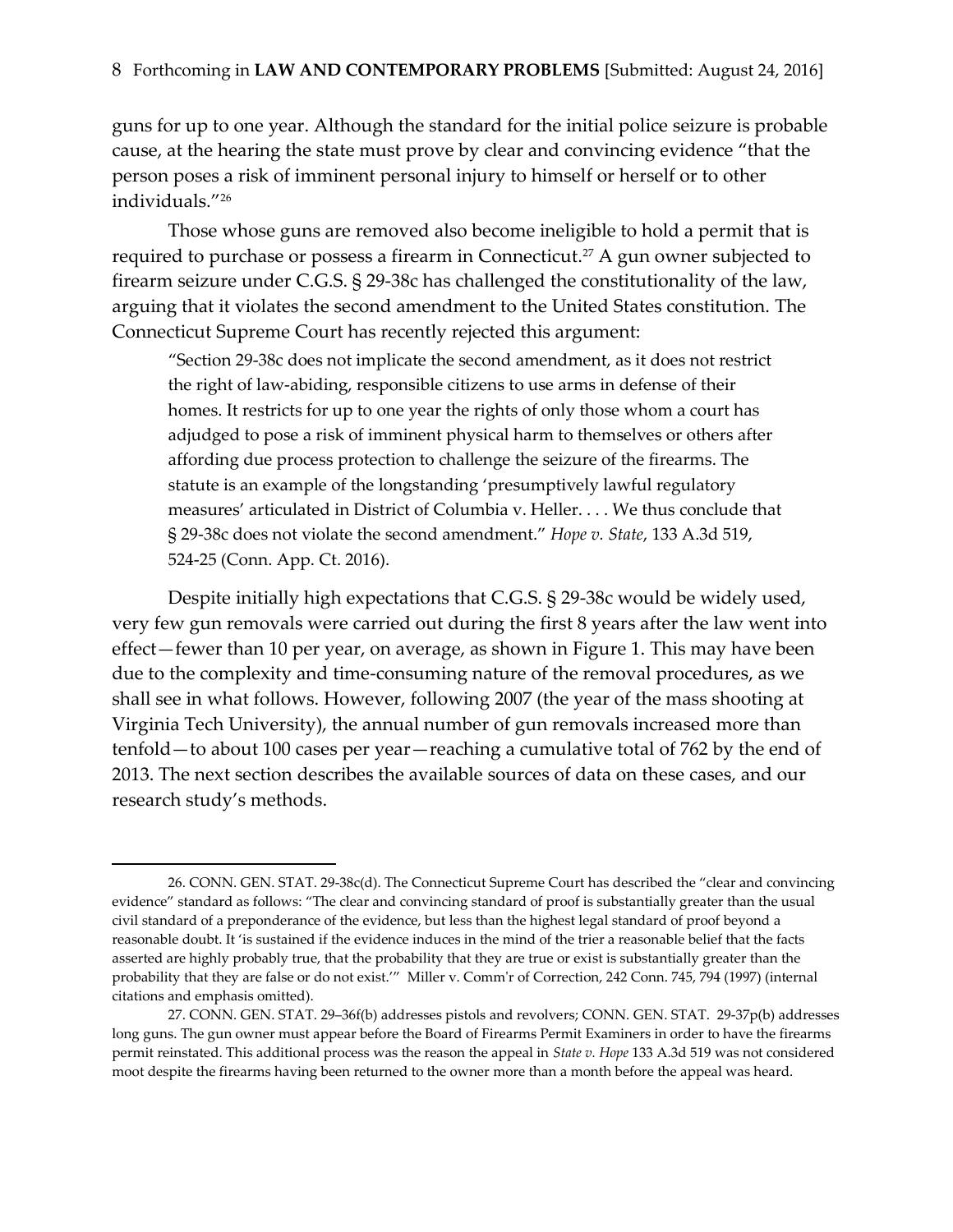

Figure 1. Number of gun removal cases in Connecticut under C.G.S. § 29-38c, by year, 1999-2013 (Total N = 762)

### **IV THE STUDY'S RESEARCH METHODS AND DATA SOURCES**

Our study employed a mix of quantitative and qualitative research methods, combining descriptive analysis of semi-structured key informant stakeholder interviews with statistical analysis of merged administrative records for the population of persons subjected to gun removal in Connecticut (N=762 from 1999-2013).<sup>28</sup> Wide-ranging, openended interviews were conducted and audio-recorded with 11 individuals who were strategically selected to provide in-depth information relevant to gun seizure policy implementation and practice. These informants included judicial and law enforcement officers and administrators, mental health professionals, advocates, and a family member of a young adult diagnosed with schizophrenia. For this paper, we quote and comment on selected passages from interviews that were particularly illustrative of legal actors' perspectives on the purpose of the gun removal law; the need to balance public safety interests with individual rights; practical and legal barriers to using the law, and how these barriers might be addressed.

State courts provided data on all gun seizures conducted under C.G.S. § 29-38c during the study period. We created a systematic database of descriptive characteristics

<sup>28.</sup> Unless otherwise cited, the source of all statistics reported in the article is the authors' original analysis of the data described in Section IV.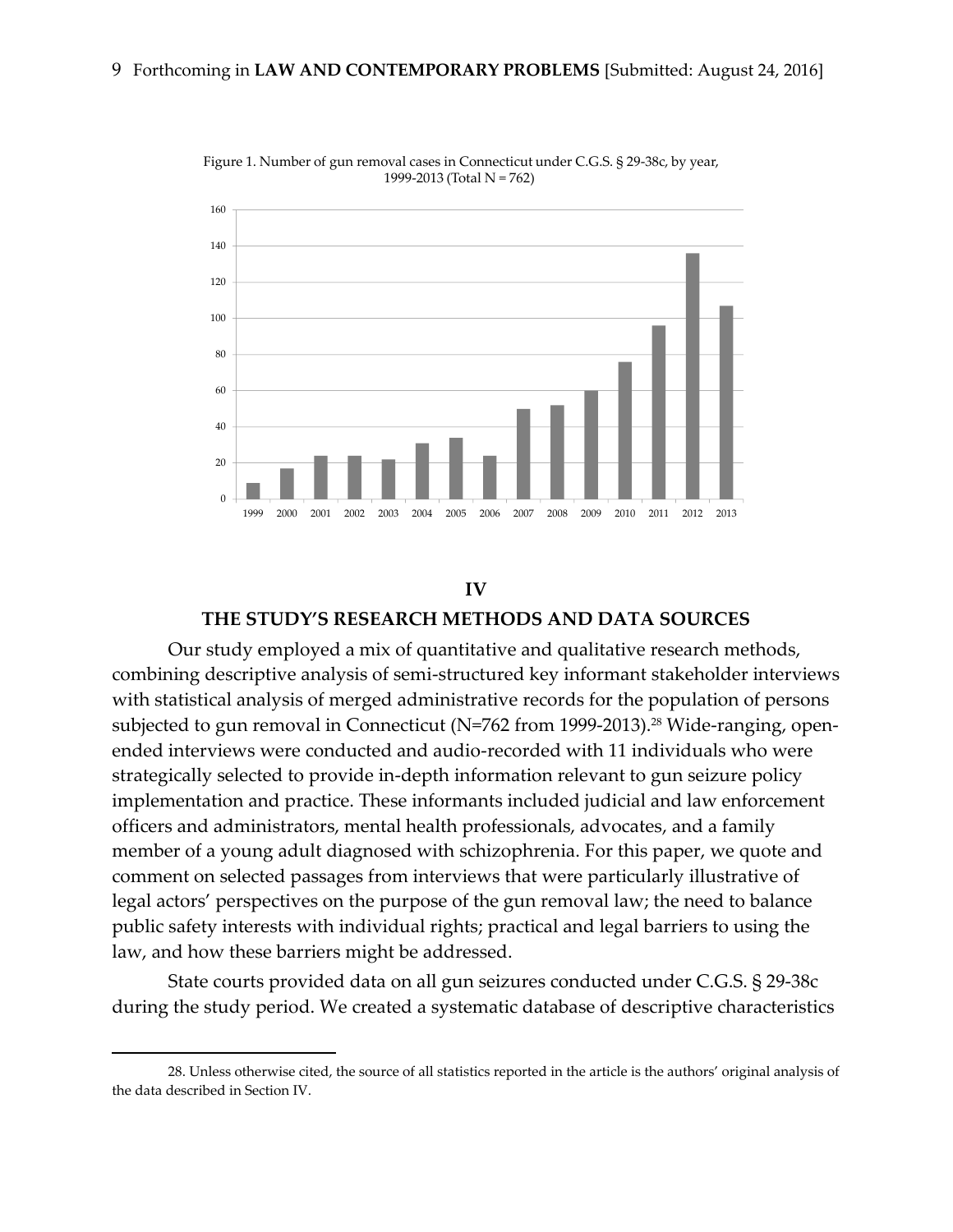of all individuals whose guns were removed and the circumstances surrounding gun seizure in these cases. We matched and merged these gun seizure cases with statewide arrest records, services utilization records in the public behavioral health system, and death records including cause of death, with a specific focus on suicides using guns vs. other methods. We assembled records of arrest leading to conviction and public behavioral health service encounters for the period beginning 12 months before, and ending 12 months after the gun seizure event. We explored the features of risk-based gun removal, and the characteristics of the population subjected to it, by conducting descriptive statistical analyses of all gun removal cases, as well as longitudinal analysis of criminal arrest and behavioral health treatment in these cases, comparing the period before and after gun removal.

We conducted a quasi-experimental analysis of the effect of the gun seizure policy on suicides by: 1) using the known case fatality ratios for different methods of suicide to estimate the total number of suicide attempts represented by the recorded number of deaths by suicide; 2) extrapolating a counterfactual number of would-be suicide deaths, i.e., excess deaths that would have occurred if the gun seizure subjects had kept their guns and used them in suicide attempts at the same rate as other gunowning men in the U.S.; 3) estimating the number of lives saved by subtracting the actual number from the counterfactual estimate of suicide deaths; and 4) calculating the number of gun removal cases needed for each averted suicide, by dividing the total number of removal cases by the estimated number of prevented suicides. $^{\rm 29}$ 

The Connecticut Department of Mental Health and Addiction Services (DMHAS) coordinated the process of matching and merging the gun seizure database with other state agencies' longitudinal records pertaining to these individuals. The Judicial Branch provided data on court hearing outcomes. The Department of Emergency Services and Public Protection (DESPP) provided records for arrests resulting in convictions, with statutory charges. The Department of Correction (DOC) provided data on any incarcerations. The Department of Health provided death records, including cause of death, with a special focus on suicides and whether guns were involved. Finally, DMHAS itself provided data on psychiatric diagnoses and services utilization for mental health and substance use disorders. The study was reviewed and approved by the Duke Medicine IRB, the State of Connecticut Department of Mental Health and Addiction Services IRB, and the Yale University IRB.

<sup>29.</sup> Equations were as follows: Estimated N suicide attempts =  $\sum_{K=1}^{M} (N_k * (\frac{1}{c_K})^2)$  $\frac{1}{cfr_k}$ )), where *N*=number of recorded suicides, *K*=suicide method (1 to *m*), and *cfr* is the case fatality ratio. Counterfactual *N* suicide deaths= $\sum_{K=1}^{M}(A_k * p_k * cfr_k)$ , where A=estimated number of suicide attempts, K=suicide method (1 to m), and *cfr* is the case fatality ratio. Estimated number of lives saved = Counterfactual *N* – Actual *N* suicide deaths. Estimated numberneeded-to-remove = *N* total removals/ estimated number of lives saved.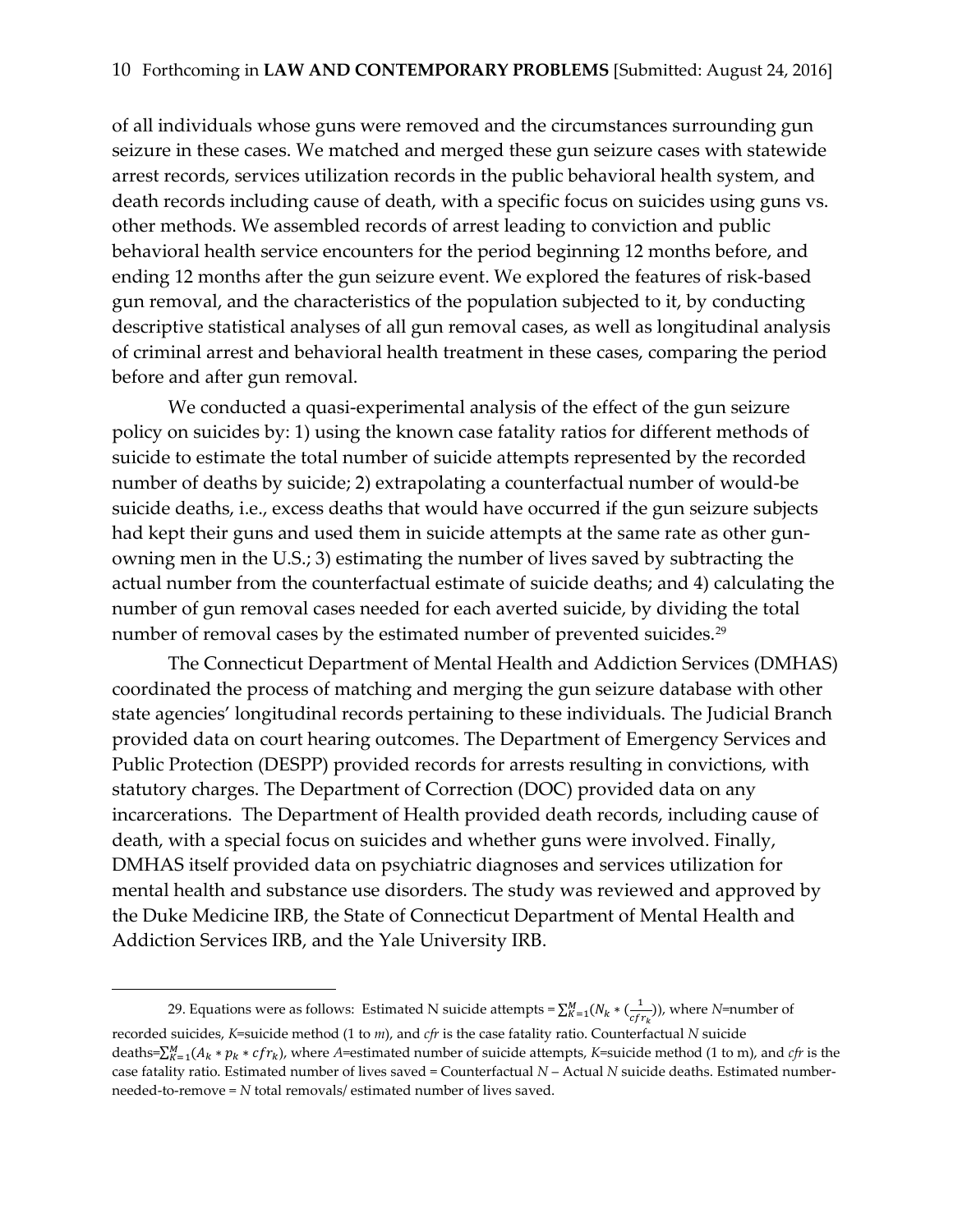**V**

# **RESULTS OF THE RESEARCH STUDY A. PREVALENCE AND CHARACTERISTICS OF RISK-BASED GUN REMOVAL CASES IN CONNECTICUT**

The aggregate demographic characteristics of the study population (N=762) provide a profile of the typical gun seizure subject in Connecticut as a middle-aged or older married man. Almost all (92 percent) of gun removal subjects were male. Of those whose marital status was known and reported, 81 percent were married or cohabiting. Five percent were military veterans, and 31 percent of these veterans had been deployed in the year before gun removal. Subjects ranged across the adult age spectrum, with an average age of 47 years at the time of gun removal; the oldest was 94. In three cases, a minor was listed as the person of concern on the risk warrant, as the law was invoked as a means to remove unsecured guns from the possession of adults due concern for the safety of an at-risk child. $^{\rm 30}$ 

About half (49 percent) of the gun removal cases were initially reported to the police by an acquaintance of the person of concern; 41 percent of reports came from family members and 8 percent from employers or clinicians. The other 51 percent were reported by people who did not know the person of concern, or did not disclose their relationship to the police. The social circumstances and emotional features of risk that led to these gun removal actions were diverse—ranging from anger and conflict between intimate partners, to emotional distress over financial reversals of fortune, to the sadness of loss in old age.

There were 702 gun-removal cases where the specific information written by police on the risk-warrant petitions was available for review. Suicidality or self-injury threat was listed as a concern in 61 percent of these cases. Risk of harm to others was a concern in 32 percent of cases, and there was some overlap with suicidality: in 9 percent of cases, risk of harm to both self and others was noted. In 16 percent of cases, the riskwarrant form did not indicate the type or object of risk that was being alleged, leaving unspecified whether the concern for gun removal was potential harm to self, others or both. Such cases tended to involve persons who appeared to the police to be severely psychotic, intoxicated, emotionally agitated, or some combination of these states, raising general safety concerns. Examples from brief narratives include:

 $\overline{a}$ 

<sup>30.</sup> These particular cases may not have been in the minds of the legislators who enacted the law and may reach beyond the class of cases the legislators expressly intended to cover. Whether the statute should be construed to include them raises an interesting issue of statutory interpretation, on which Connecticut judges appear to have differed. While some judges were willing to issue such warrants, another judge stated in an interview that he had refused to issue risk warrants to remove guns from households in cases where a child was named as the subject of the warrant request; in this judge's view, such cases should instead have been referred to child welfare authorities.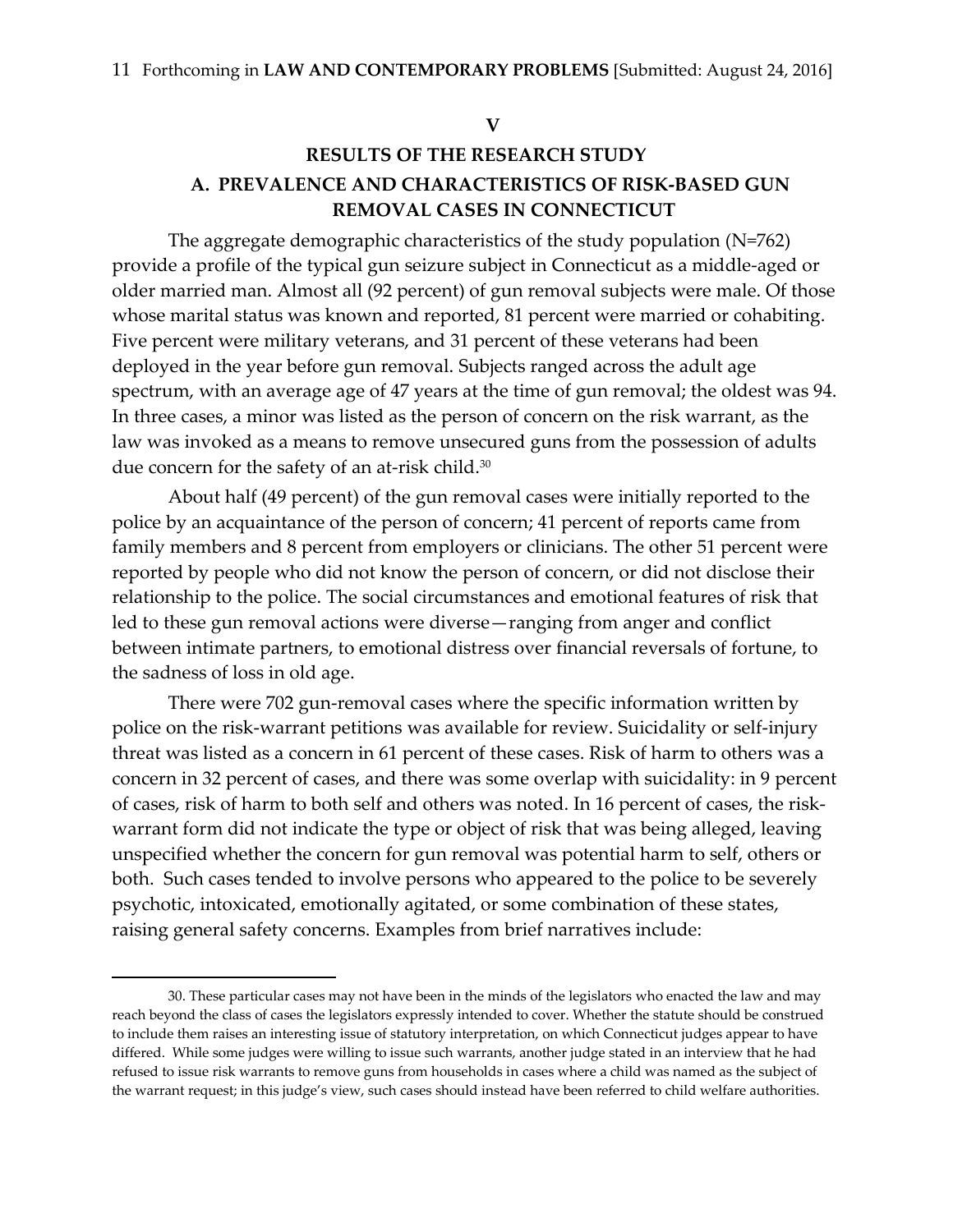### 12 Forthcoming in **LAW AND CONTEMPORARY PROBLEMS** [Submitted: August 24, 2016]

- extremely paranoid and delusional, set up wooden device to barricade door to house
- hx[history] of bipolar, diabetic, intoxicated and yelling, went from paranoid to agitated to upset
- highly intoxicated, disorganized and paranoid, references to firearms and officer involved shooting on [name of place], dx[diagnosis] of mental illness although no medicine according to mother
- emotionally sick and not eaten for past 4 days, mother in hospital, despondent and intoxicated
- 82 year old woman, disoriented, did not want to go to hospital, evidence of dementia, wanted to bring gun to hospital

Police found and removed guns in 99 percent of cases when they conducted a search, and they removed an average of 7 guns from each risk-warrant subject. In 17 percent of cases, the gun removal process culminated in a concurrent arrest. This could have been due to the subject's uncooperative response during the police encounter. Only 4 percent were convicted in connection with an arrest on the day of the gun seizure. Most gun removal subjects were not involved with the criminal justice system; about 88 percent had no other arrests leading to conviction for any crime during the year before or after the gun removal event.

Six percent had been arrested in the year before seizure, and 6 percent were arrested in the year after; 2 percent were arrested both in the year before and year after gun seizure. <sup>31</sup> By contrast, in 55 percent of cases police were sufficiently concerned about the mental health or intoxicated condition of the subject that they transported the individual to a hospital emergency department for evaluation. In 27 percent of cases, the individual was not detained—was neither transported to a hospital nor arrested following gun seizure.

Most risk-warrant subjects were not known to DMHAS, the state's public behavioral health system at the time of gun removal; only about 12 percent were found to have received treatment for a mental health or substance use disorder in the DMHAS system during the year *before* gun seizure. However, many of these individuals came into contact with DMHAS as an indirect result of the gun removal action, so that 29 percent received treatment in the system during the year *following* gun seizure. Of the 348 cases with any (lifetime) matched record in DMHAS, 45 percent were diagnosed with a mental illness only (no substance use disorder) $32$ , 26 percent with a substance use disorder only (no mental illness), and 29 percent with a co-occurring mental illness and substance use disorder.

Treatment entry in many cases occurred because police found the subject of the risk warrant in an apparent mental health crisis and transported the individual to a

<sup>31.</sup> The study could only obtain records of arrests that led to a criminal conviction. Thus, these figures clearly underestimate the number of police encounters before and after the gun seizure.

<sup>32.</sup> Thirty-nine percent of those with a mental health diagnosis had a serious mental illness. Of those with a serious mental illness, 17 percent had schizophrenia, 23 percent had bipolar disorder, and 60 percent had major depression.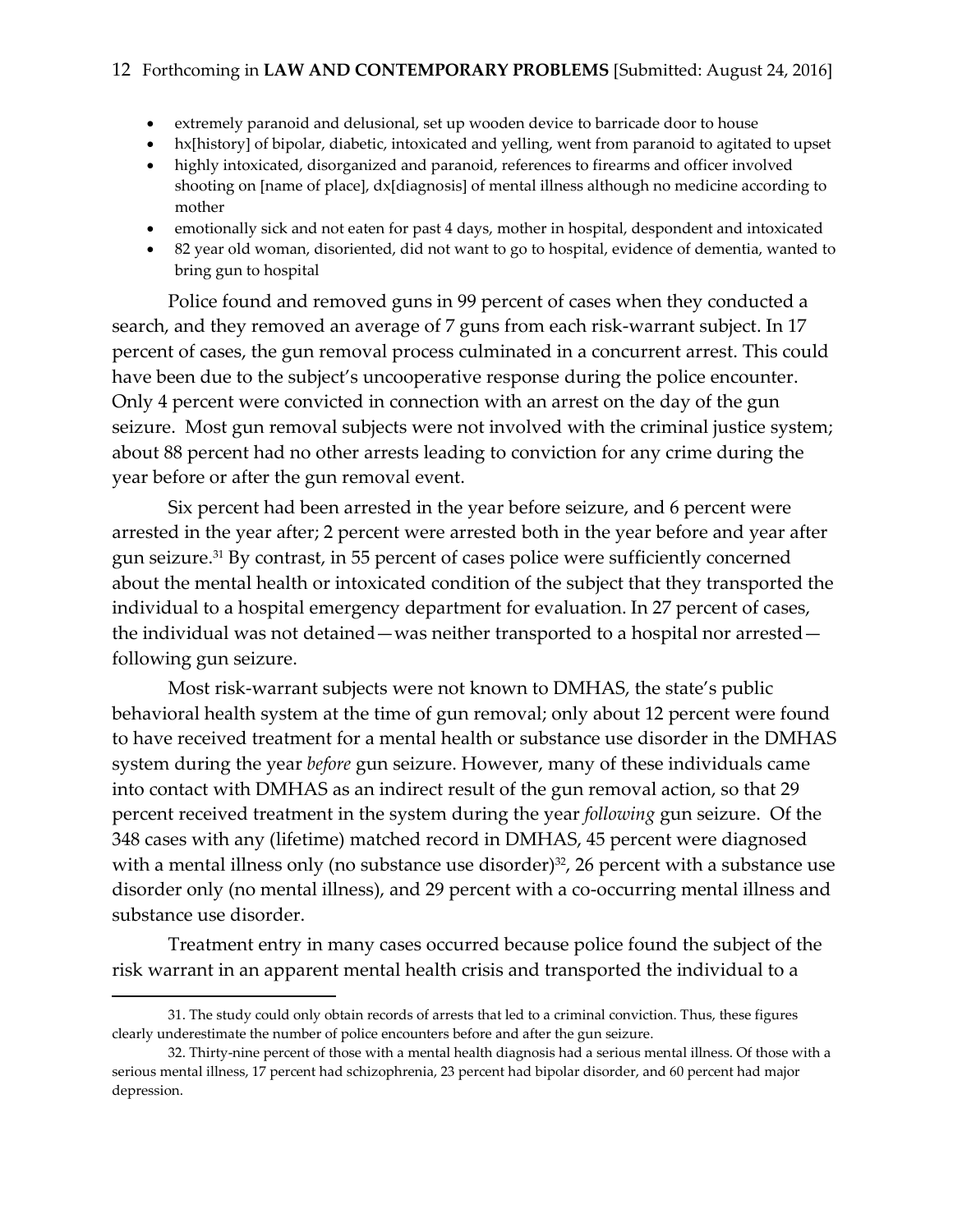hospital emergency department for evaluation, where they were admitted for an acute inpatient stay and then discharged to outpatient behavioral health treatment follow-up in the community. These data suggest, then, that the gun removal intervention sometimes functioned as a signal event and a portal into needed treatment, in addition to being a public safety action to remove lethal weapons at a time of high risk. $^{\scriptscriptstyle 33}$ 

Outcome of court hearings challenging gun removal was known for 30 percent of cases; most of the others failed to appear in court and, importantly, lost their legal gun access by default. Among cases with known outcomes at hearing, results were as follows: guns held by police, 60 percent; guns ordered destroyed or forfeited, 14 percent; guns returned directly to the subject, 10 percent; guns transferred to another individual known to the subject and legally eligible to possess guns, 8 percent; other, 8 percent.

## **B. THE PRACTICE OF GUN REMOVAL IN CONNECTICUT: STAKEHOLDERS' PERSPECTIVES ON POTENTIAL BENEFITS AND BARRIERS TO IMPLEMENTATION**

To obtain a more textured and nuanced understanding of the gun removal policy in Connecticut, we interviewed a variety of informants, including police supervisors and front-line police officers, prosecutors, judges, a mental health clinician, and a family member of a young adult with schizophrenia who had a history of violent behavior. We explored their perspectives on the need for, and purpose of the gun removal law, its intended target population, practical limitations and legal barriers to its use, police responses to these barriers, and the perceived effectiveness of gun removal as a tool for reducing gun violence and suicide. In what follows, we quote and comment on interviews that were particularly illustrative of legal actors' views of the gun seizure law—its purpose and process, as well as challenges to implementation and how these challenges can be addressed.

One respondent was a former prosecutor who had participated in many riskwarrant gun removal proceedings under C.G.S. § 29-38c. He described a hypothetical case in which the law could be used to separate guns from an individual who clearly poses a significant risk of harm to self or others, but has not committed a crime, does not necessarily have a mental illness, and would not otherwise be legally prohibited from purchasing and possessing a firearm:

A lot of times the people who have their weapons seized are not having a bad life—they're having a bad moment. A lot of times they're in darkness for a day .... It's the wife just told him, 'We're getting a divorce,' and they begin drinking, or they [make] suicidal comments to

<sup>33.</sup> It must be noted that still more seizure incidents may have resulted in private mental health care—for which records were not available to the study.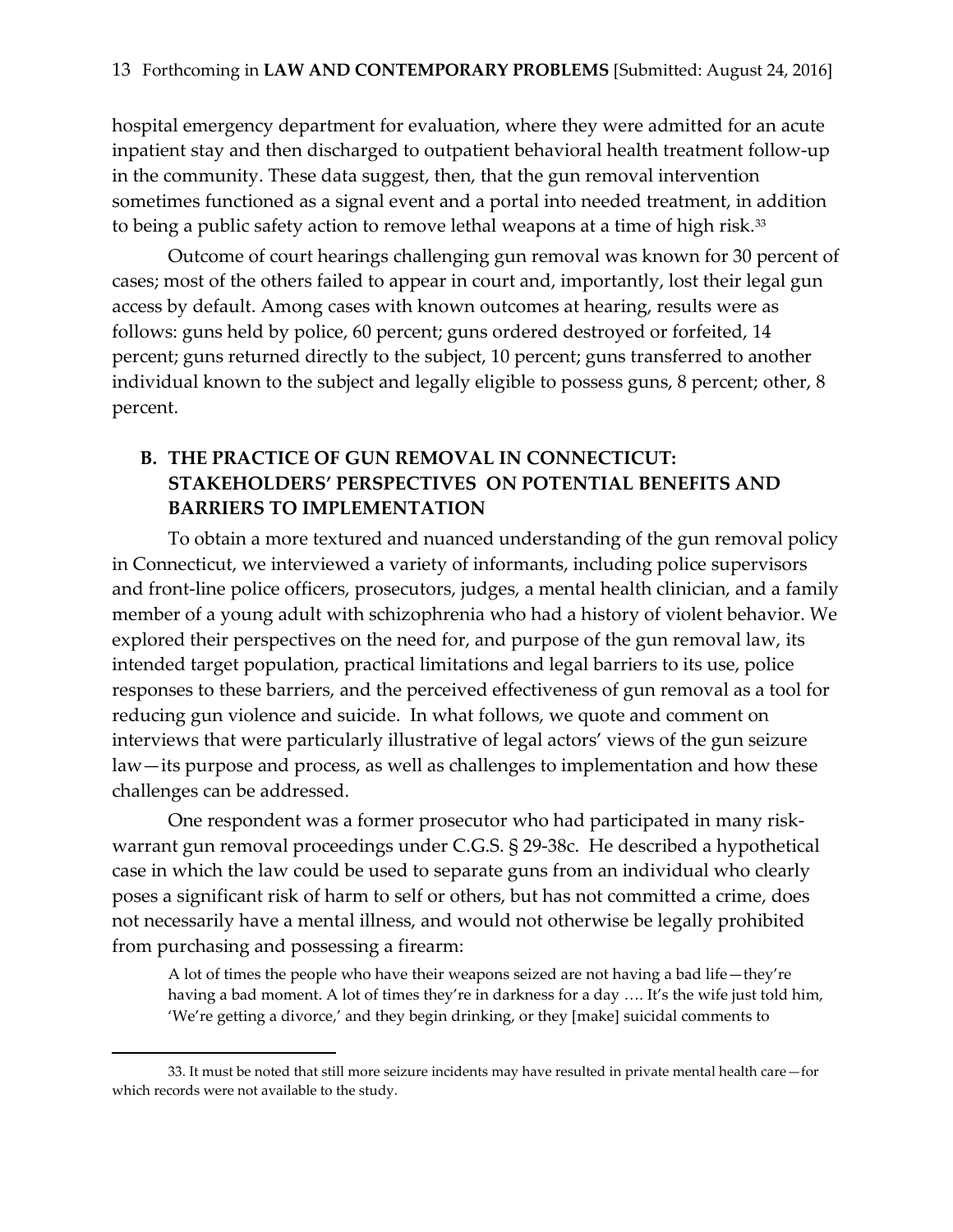somebody…. [Let's say] my wife [and I] had a disagreement. I have two pistols and a rifle, and what I did was I left the house, and she saw me leave the house. I put the guns in my car and the last thing I said to her was, 'You know what? I am done here. I'm done with everybody. I'm finished.' And I had a couple of gin and tonics in me, and I said 'I'm going to go to my favorite place and no one's ever going to see me again.' She calls the police. I've committed no crime; I haven't threatened anybody. She calls the police and gives the police identifying information of the truck I left in. She knows that my favorite place as a little boy was Penwood State Park. The police department goes down and finds my truck at the Penwood State Park. You know what I was doing? I was just having a couple more gin and tonics at the present time. They roll up on me. 'Sir, is everything okay?' 'Yeah everything's just fine. Why?' 'Well, we got a call that you were a little disconsolate.' They do a warrant. They secure the guns. (Former prosecutor)

The attorney further articulated the law's rationale by noting its public safety purpose and its specific applicability to cases where the police would otherwise lack clear authority to intervene and to remove guns—i.e., situations where people have, as he put it, *"violent propensities that do not rise to [the level of] a criminal event for an arrest, but nonetheless [we] have to take these guns from them for the protection of themselves and the public."* While thus noting that the law primarily serves the public's interest in safety, the attorney also emphasized the need to be reasonable and fair to the individual respondent in gun removal actions—highlighting the importance of legal due process protections commensurate with abridging an individual right and removing a person's private property. Such legal safeguards, in his view, motivate both the temporary, timelimited feature of gun seizures and the conditioning of rights restoration upon evidence of reduced risk:

Politically, I believe that [gun removal under C.G.S. § 29-38c] is what the public wants us to do. They want us to take affirmative steps, [but let people] have their day in court. No one's saying...'We're taking your property and you're never going to get it back.' That's not fair. That's not reasonable. [We are saying] you'll have a day in court when you're no longer in crisis. When you're receiving treatment, you may get those weapons back. (Former prosecutor)

To the concern that gun removal might be carried out unfairly in reliance on a single police officer's biased report of risk, the attorney noted a system of checks in the risk warrant's requirement that a series of three observers concur; this, he believed, should reassure those who fear that the power to remove guns could be abused:

[I]t gives them a certain amount of reassurance that they're not just counting on the police to make this determination. You have three sets of eyes [that] have looked at this. You have the police who are on the scene, the State's Attorney who is going to…read a report and see if [evidence of risk] is there, and then a third set [of eyes], the judge, who is now going to look at it, and again—separate from being on the scene and being there—reading over just a report within those four corners, making a determination as to whether you can do something which is rather large, in that you are going to remove a person's Constitutional rights. So, having three sets of eyes I think is probably important. (Former prosecutor)

And yet, despite this nod to fairness and due process, the former prosecutor also seemed to allow for discretion—even some manipulation of the legal rules—based on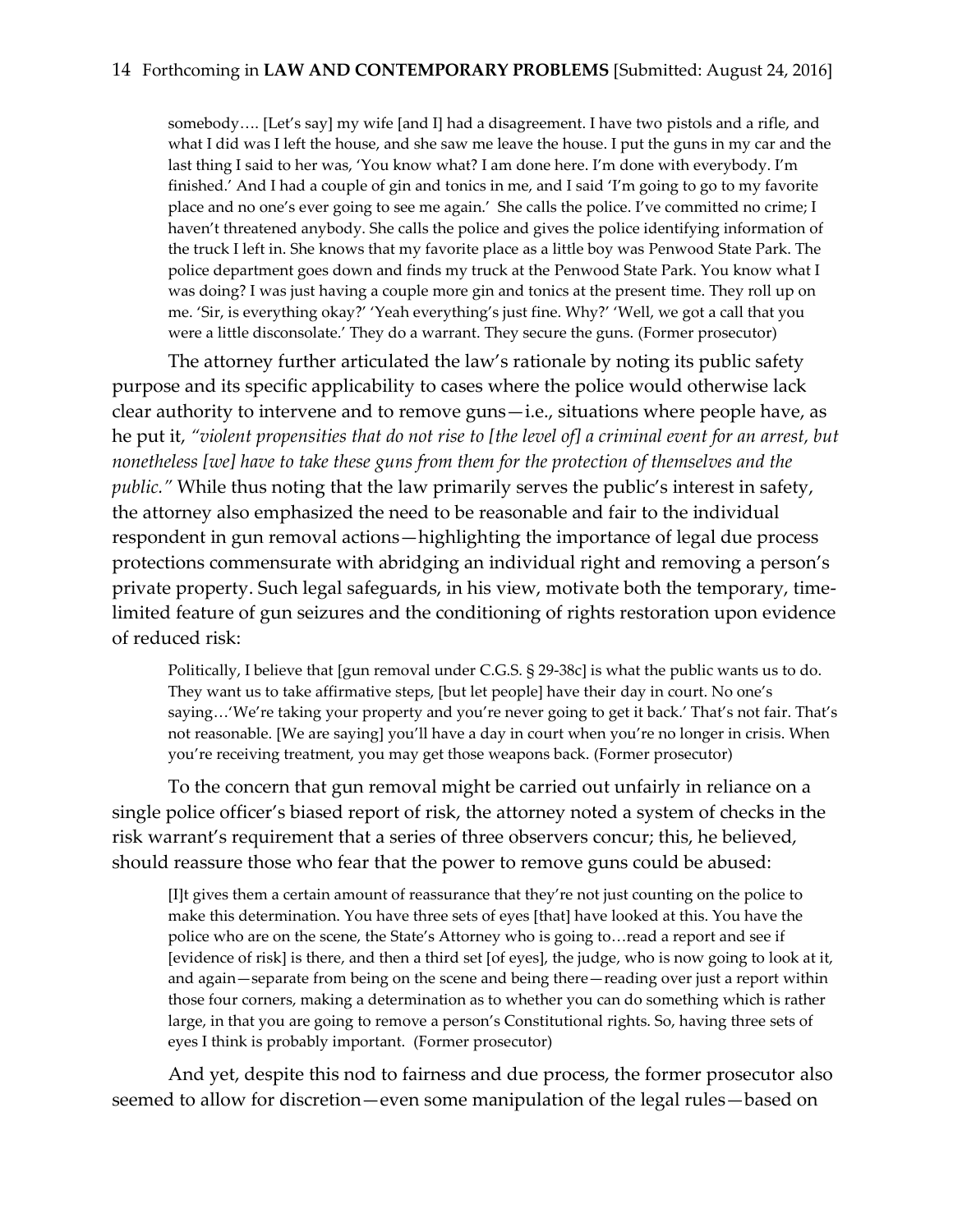the legal actors' own perceptions of a subject's character and the nature of the risk at stake. Indeed, rather than relying too much on an adversarial system of legal representation to ensure fairness in every case, he described a kind of collaborative application of leverage by the State's lawyer and the judge—almost implying that this was somehow appropriate because the action in question involves only a civil deprivation and not a criminal sanction. Specifically, in response to a question about whether the subjects of gun removal should have access to legal representation, the attorney gave this answer:

It's not a criminal matter; it is a civil matter.... You [as a subject of gun removal] have an option. One, you can roll your dice with the hearing. Two, you can say to me [as the State's lawyer] right now, 'I am not comfortable going forward without an attorney.' And I will go up and tell the judge you would like counsel. And [you] would be told, 'We are not going to have the hearing [now] and you're not going to get the guns back.' And then [people think,] 'Oh, I'm going to have to pay for an attorney now to get my guns back?' [So the hearing goes forward.] That happens most of the time… I would then go into chambers and lay it out for the judge exactly what we talked about. I would say, 'Look, I think this guy is a good guy,' or 'I think this guy is a borderline guy.' (Former prosecutor)

Despite such efforts to make the law work at the judicial level, there are significant barriers to carrying out these gun removal actions at the policing level; this has hampered broader implementation of the statute. When asked to explain why such a small number of gun removals have been completed throughout the state (i.e., less than 50 cases per year, on average, since C.G.S. § 29-38c was enacted in 1999), the attorney pointed to a mismatch between available police staffing resources in most departments and the statutory requirement that two officers appear as co-affiants before a judge to obtain the risk warrant:

Most law enforcement agencies in this state are less than forty officers. [That] means that for any one given shift, you have a supervisor and two patrol officers. With [the requirement of] two affiants that have to appear in front of a judge, you have no police on the street. So a supervisor or a law enforcement executive is going to say, 'Do you really need to do that warrant? Do you really need to draft it right now, at 3:00 in the morning on Halloween? Okay? We don't have the staff for that.' So that goes to the wayside and you run, or you roll the dice. [If you] roll, you run the risk of whether this person's going to go out and be violent. (Former prosecutor)

Other logistical issues may impede wider use of the gun removal law. A police administrator was among several interviewees who identified the problem of gun storage as a significant barrier:

[If we take someone's gun], we now have a piece of property...and we're stuck with it. What do we do with it for the next 200 years? It sits in our gun cabinet. So we may look at other alternatives, you know—[store it with] family members who have the legal right to own firearms. (Police administrator)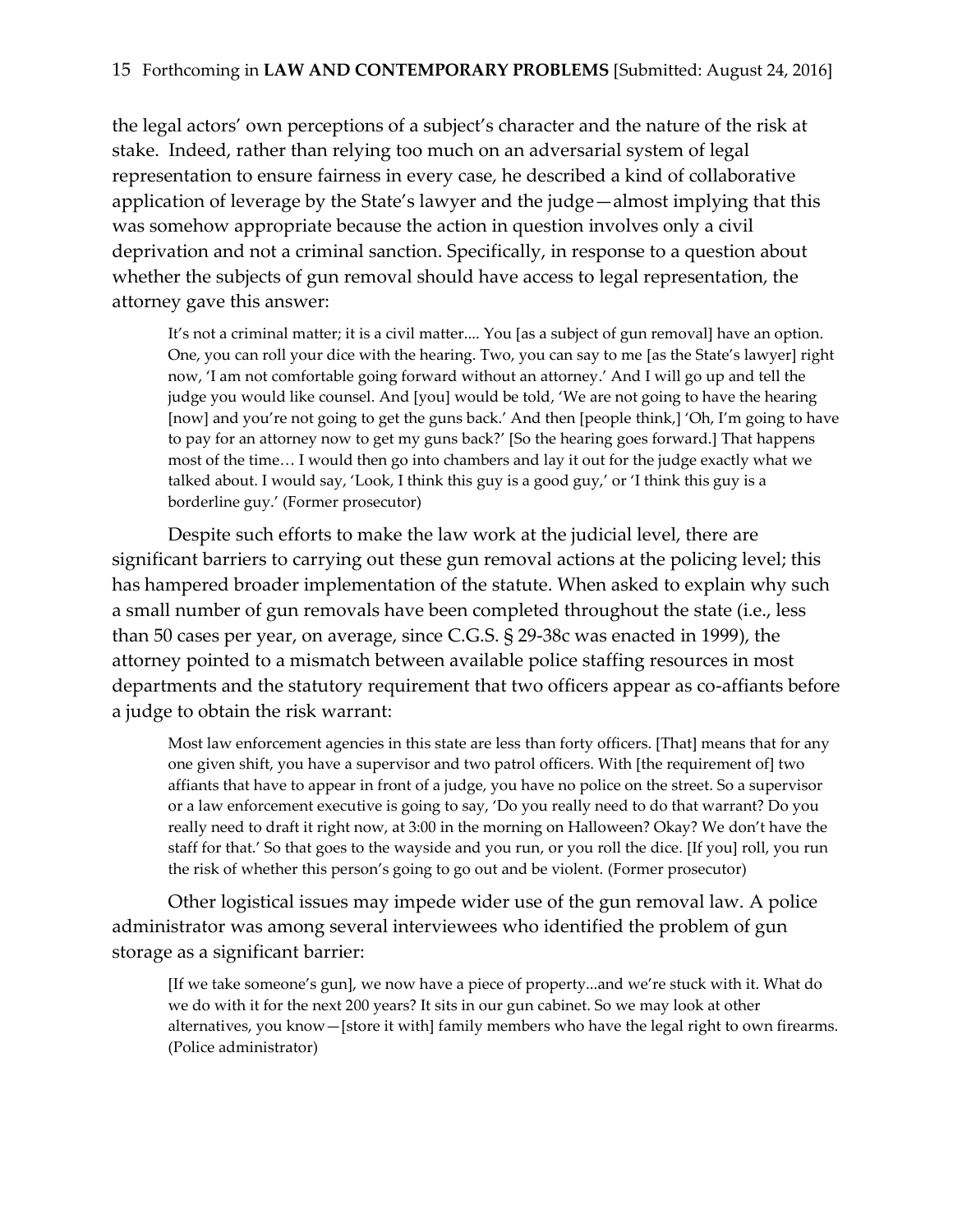A former police officer likewise expressed concerns about the law's implementation and effectiveness, pointing first to the statute's "obscure" nature and the cumbersome aspects of the risk-warrant process:

Do I think 29-38C—when it was written, when it was drafted, and how it had been utilized pre-Sandy Hook—was effective? No, I don't believe it was effective. Why? It was an obscure statute. It was something that was labor-intensive. It was something that required an affiant, a co-affiant, supervisor's review, State's attorney's office review, and approval and a judge's signature and then, of course, execution on that warrant. Okay, so I didn't think it was a streamlined, timely process. I know that traditionally with a lot of this stuff, the state will come up with something and the citizenry and law enforcement doesn't even know it exists. And that has happened time and time again. (Former police officer)

The former officer seemed to imply that the gun removal statute has amounted to little more than another unworkable policy concocted by obtuse state lawmakers and bureaucrats, promulgated top-down without properly informing either the rank-andfile officers who would be expected to carry out the policy in the real world or the public that might be affected by it.

As if to illustrate the possible perverse consequences of what he sees as a poorly implemented law, the former officer went on to describe a particular case in which two things had gone wrong: the police had seized a citizen's guns without following the required legal procedures, and a judge had then improperly decided to retain the guns at the hearing anyway, notwithstanding evidence of the police officers' illegal removal action. Despite expressing some human understanding for a risk-averse judge's improper decision in the case, the respondent argued that the ultimate result of such official malfeasance is loss of public trust in the legal system, and a sense of betrayal especially among law-abiding gun owners who are otherwise inclined to trust the police; this is a point that he thinks is lost, ironically, on many lawmakers and judges:

Just from a human point of view I understand, you know, if you're a judge, you don't want to give the guns back and have something happen the next day and be on the front page. But you still should follow the law….The judge didn't [follow the law], and we got all this embarrassing testimony…. Firearms owners especially feel put-upon. I don't think the legislature, I don't think the judiciary realizes how, how strongly offended people are by that….These are people that have trust in the system….These are people that support the police, were in the military, you know, read the paper and when somebody is arrested they assume he's guilty because 'the police don't arrest people who aren't guilty.' I mean, that's who these people are. And then they come up with stuff like this, their whole universe is shaken, you know, and that's very distressful for people. Nobody recognizes that. (Former police officer)

Still, some police supervisors and field officers who were interviewed did express general support for the risk-warrant law, as they explained how they carried out its legal requirements in practice on a fairly routine basis. The police administrator described in detail how the police can, in many cases, quickly fill out the required form,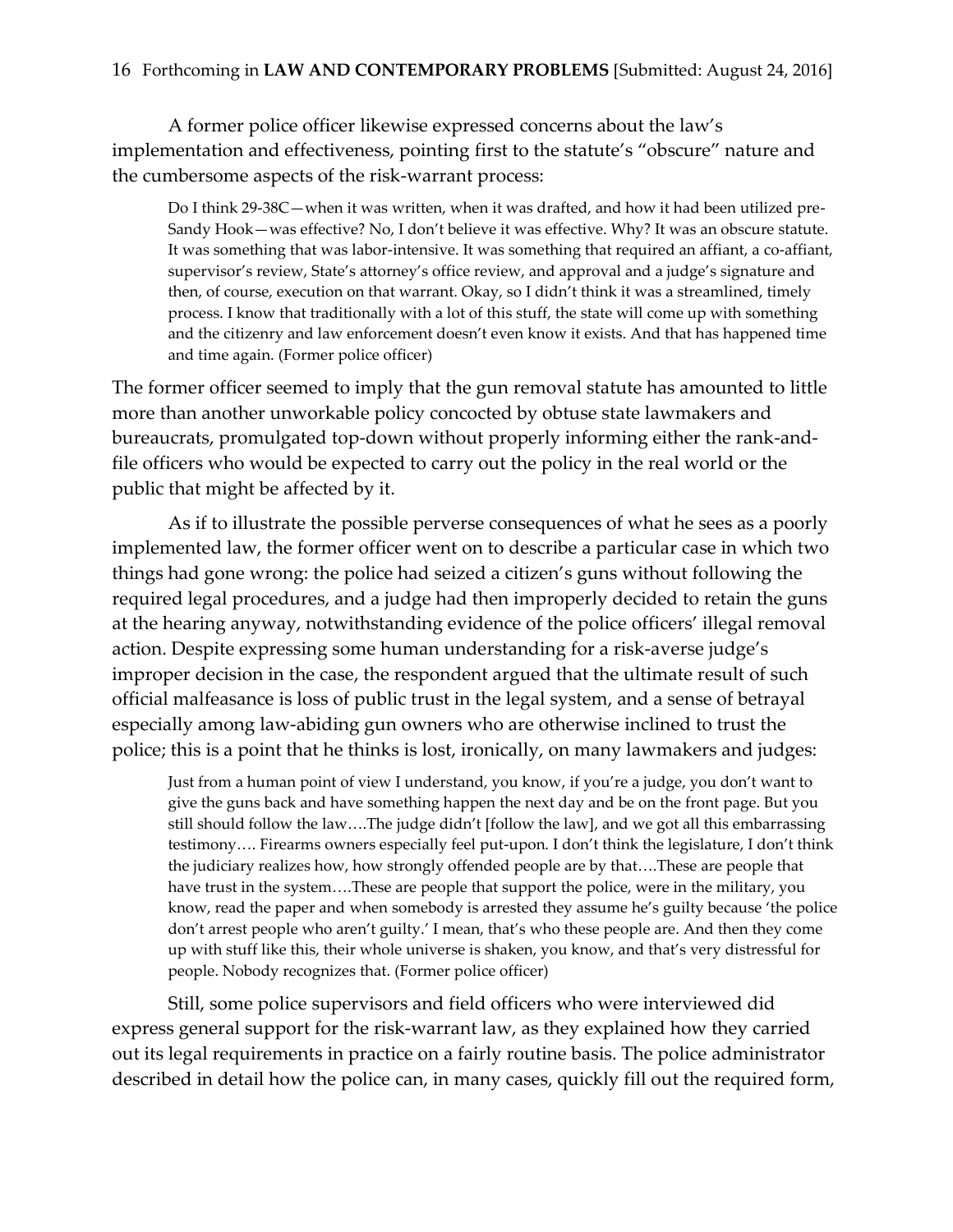obtain a warrant from a judge on call, and carry out a gun removal action within a few hours' time:

I mean, most of it is a 3-5 line narrative. You know, 'We got a report of a guy wanted to commit suicide. I showed up, he was sitting in the corner with a loaded .357. He said to me, he wanted to commit suicide. I talked to him and he put it down. We sent him to the hospital. He owns additional firearms [and] we want to take them all.'….So you take this…down to a judge, and there are judges on call in the State of Connecticut 24 hours a day…and [we] have a very regular working relationship with them. The judge's phone rings at 2 o'clock in the morning, it's us, and one of us drives over there with a warrant. He reviews it, signs off on the bottom of it, we go back and we take all the guns. In the meantime, officers are sitting at the location where all the guns are, and securing it, our subject is gone to the hospital. We get the warrant signed, we go back to the house and we collect everything related to the gun…firearms, obviously, ammunition, components for making ammunition, gun powder and those kinds of things, because if they are there, anybody with the internet in 20 minutes could build something… (Police administrator)

In the same interview, however, this police supervisor explained how police officers often circumvented the risk-warrant process out of an immediate concern for safety at the scene. In pressing circumstances, it seems that police have other justifications for removing guns, and may need the risk-warrant only to continue holding the weapons once the immediate risk of the scene has passed:

The process of obtaining control over firearms [can] happen very quickly…in the absence of a warrant, as a matter of fact. It can happen that way. What we end up doing is following up with one of these warrants [after seizing the guns], and then we serve it on ourselves, basically. We serve it on the caretaker of the records department. She has control of the guns once we get them here, and we end up serving her with the warrant. And then that starts the documentation of what we did....'This is what we seized as a result of this warrant,' and then we file it with the court…We are at that point compelled to complete the return of service, provide the copy of the entire thing to the subject of the warrant. Our guy is going to be locked up in evaluation at that point in time….So we have to go to the civil court clerk…and so the civil clerk would get a copy of our warrant now. They stamp the receiving of the warrant, and create a record, where the individual who is the subject of the warrant now gets notification that in 2 weeks, this day, you're going to have a hearing about these guns. (Police administrator)<sup>34</sup>

Regarding the problem of delay in obtaining a risk warrant, one lawyer suggested that a solution would be to change the law to resemble provisions currently available under domestic violence circumstances, in which the officer merely needs probable cause to believe that significant risk exists in order to seize weapons; the warrant can be obtained later:

Officers have the ability to short circuit that whole warrant process under domestic violence circumstances in which a weapon was used, present, or on-scene at the time of the incident.

<sup>34.</sup> An additional illustration of this alternative process is found in *State v. Hope* 133 A.3d 519, 521. In that case the firearms were seized by police responding to a call of concern by the owner's wife. Four days later, the warrant was issued.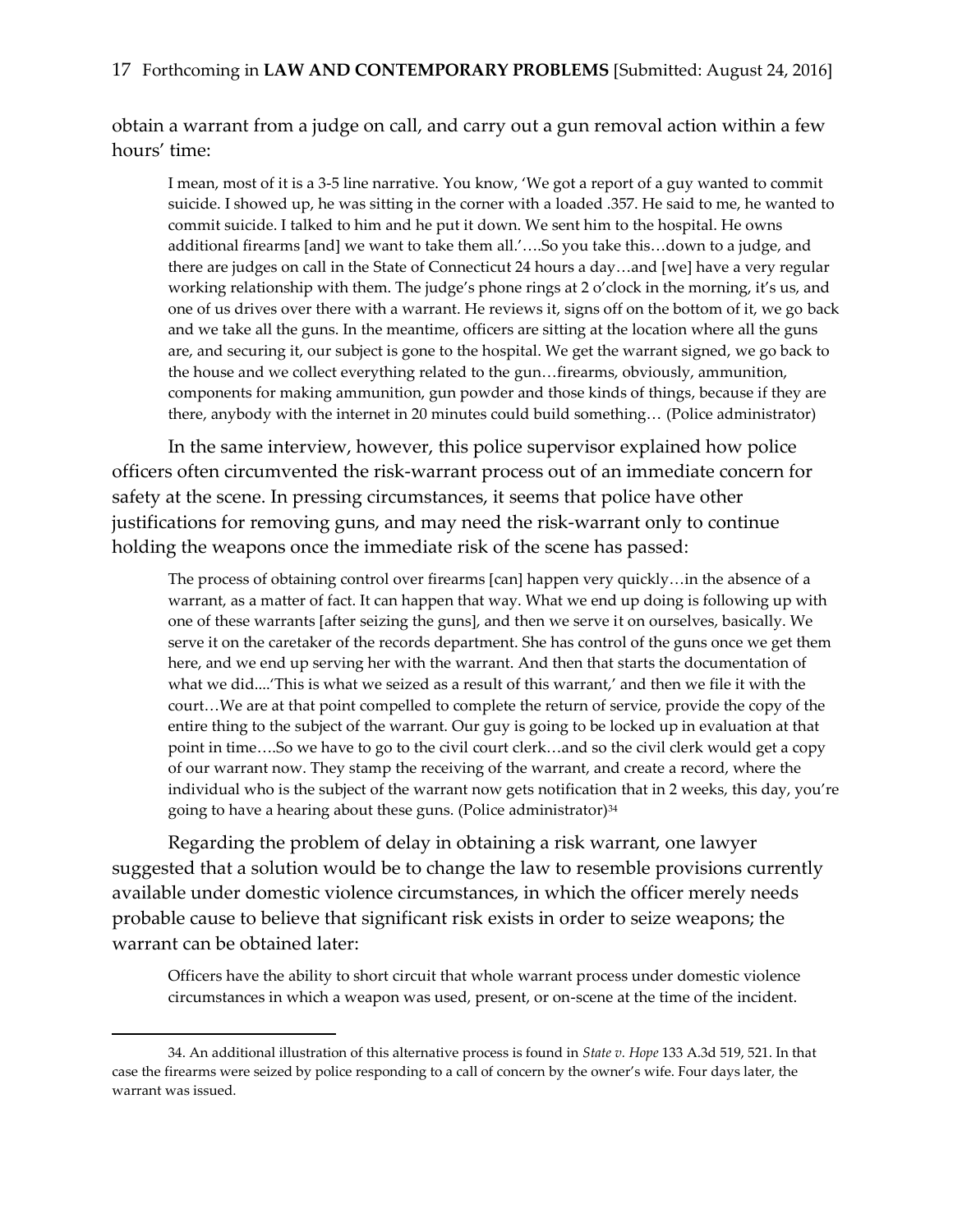Officers can seize those and take them for safekeeping. What we would like to see is a…scheme like the domestic violence provisions [where]…once probable cause is determined we've met that 4th amendment threshold. Okay? Once probable cause is determined, the officers, if there's a weapon on scene, or there's availability of weapons, we can seize. They can go back and do the warrants later. (Attorney)

In summary, the shared perspectives of key informants in the gun removal process helps us to better understand both the potential benefit that a risk-based gun removal law may offer in terms of public safety, as well as some of the key reasons why it is challenging to widely implement such a law while safeguarding individual rights and ensuring legal due process in every gun seizure case.

### **C. SUICIDE OUTCOMES IN CONNECTICUT'S GUN SEIZURE POPULATION**

A match of gun removal cases to state death records revealed that 21 individuals had completed suicide at some time following the gun removal event. This equates to an annualized suicide rate of 482 per 100,000 in the study population, based on an average of 5.7 years at risk per person. This rate is approximately 40 times higher than the average suicide rate of 12 per 100,000 per year in the general adult population of Connecticut during the same period. Importantly, however, only 6 of the 21 suicides in the study were carried out with guns, while 15 used other means: 10 by suffocation or hanging, 2 by vapor poisoning, 2 by drug overdose, and 1 by a self-inflicted stab wound to the chest.

The proportion of these suicides that involved guns (29 percent) was lower than the corresponding gender-matched proportion for all adults in Connecticut, averaged across the same years (35 percent), 35 and much lower than would have been expected in a population of gun owners (at least 65 percent); <sup>36</sup> this is consistent with a gundeterrent effect associated with removal. Police had removed an average of 6 guns from each of these individuals.

l

<sup>35.</sup> CDC WISQARS™, s*upra* note 3.

<sup>36.</sup> The proportion of suicides that use guns, i.e., the number of firearm suicides (FS) divided by the total number of suicides (S), or FS/S, has been shown to be highly and reliably correlated with the rate of (survey-reported) gun ownership at the state level: r = (approximately) 0.81. Indeed, the correlation is so strong that researchers have used the time-varying FS/S proportion as a proxy measure of change in state gun ownership rates. *See* Deborah Azrael, Philip J. Cook, & Matthew Miller Miller, State and local prevalence of firearms ownership: measurement, structure and trends. J. QUANT. CRIM. 20, 43-62 (2004). To illustrate, in the 10 states (including Connecticut) with the lowest household gun ownership rate (average 17 percent), guns were involved in 39 percent of male suicides and 16 percent of female suicides. In contrast, in the 10 states with the highest household gun ownership rate (average 56 percent), guns were involved in 69 percent of male suicide and 44 percent of female suicides. With respect to these gun seizure subjects in Connecticut, then, the FS/S rate arguably should have been even higher than in these high gun-owning states, since the baseline rate of gun ownership was, by definition, 100 percent (absent the intervening gun seizure.)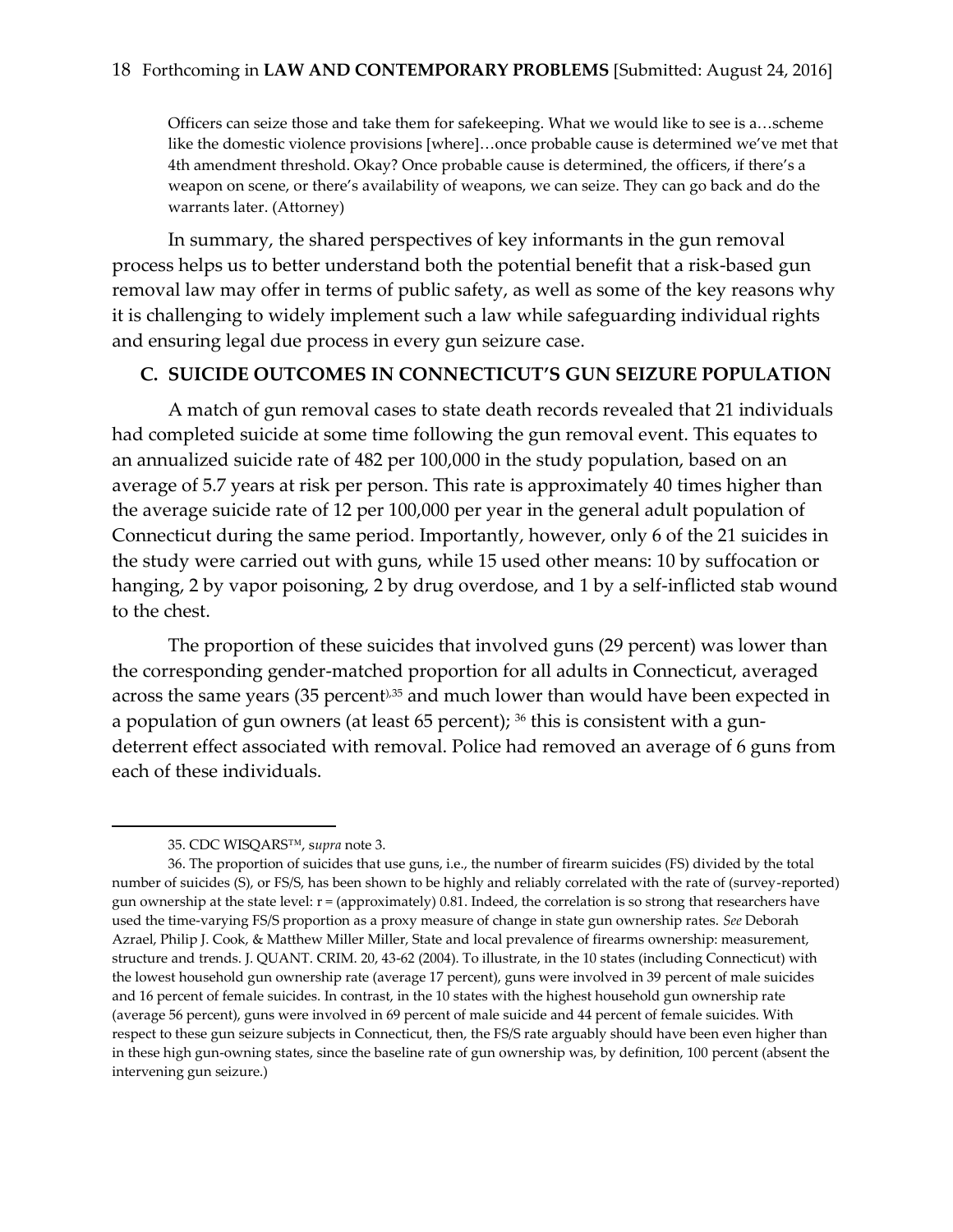Considering the initial court hearing decisions in these cases, 3 of the 6 eventual gun suicides involved individuals whose guns had been "held pending further action." In the other 3 cases, the hearing outcome was listed as "unknown," presumably because they failed to appear and thus lost their gun rights for 12 months by default. Among those who used other means of suicide, the initial court hearing decisions were: "held pending further action," 3; and "unknown," 12.

Of note, none of the 6 gun suicides occurred during the 12-month period following gun seizure when the law allowed guns to be retained by police; rather, all of these gun suicides occurred after the date when these individuals would have become eligible to have their guns returned or to once again legally purchase guns. Regarding the timing of suicide in those who used *other* means besides guns, 5 of the non-gun suicides occurred within 12 months of the seizure event; 4 additional non-gun suicides occurred within 16 months. Overall, the time from the date of gun removal to date of death by suicide was considerable longer for those who used guns (average 3.7 years) than for those who used other means (average 2.2 years.) This finding is consistent with the explanation that gun removal effectively delayed access to guns for use in suicide (typically for 12 months or more), while those who used other means would have had access at any time.<sup>37</sup>

Eighteen of the suicide victims were men; 3 were women. Their ages at death ranged from 33 to 75 years, with an average of 50 years. Two were US military veterans, one who had served in the Vietnam War and the other in the Iraq-Afghanistan War, deployed in the year before his guns were removed. Seven of these individuals were reported to be intoxicated at the time of the seizure event (6 with alcohol, 1 with a prescription drug.)

Eleven of the 21 suicide victims had been transported to a hospital emergency department in conjunction with their gun removal event. Nine of them had received treatment in Connecticut's public behavioral health system, and 3 had been involuntarily committed to a psychiatric hospital. Of those with treatment records, 5 were diagnosed with a serious mental illness and 5 with a substance use disorder. Three had a co-occurring serious mental illness and substance use disorder. While 6 had a matching historical record with the Department of Correction, none had been convicted of a crime in the 12 months preceding the removal event. However, one

 $\overline{a}$ 

<sup>37.</sup> Two stories with different endings illustrate this finding. In the first case, police received a call from a man in his early 30s who "sounded very depressed, said he had consumed alcohol and explicitly threated to kill himself with one of his firearms. Police seized 4 rifles and 2 shotguns in the case. The man eventually did complete suicide with a firearm--but not until 6 years later. In the second case, a middle-aged man threatened to shoot himself after his wife asked for a divorce. His guns were removed and ordered "held pending further action." This second man also completed suicide, just over 1 year later, but by means of hanging—not with a gun.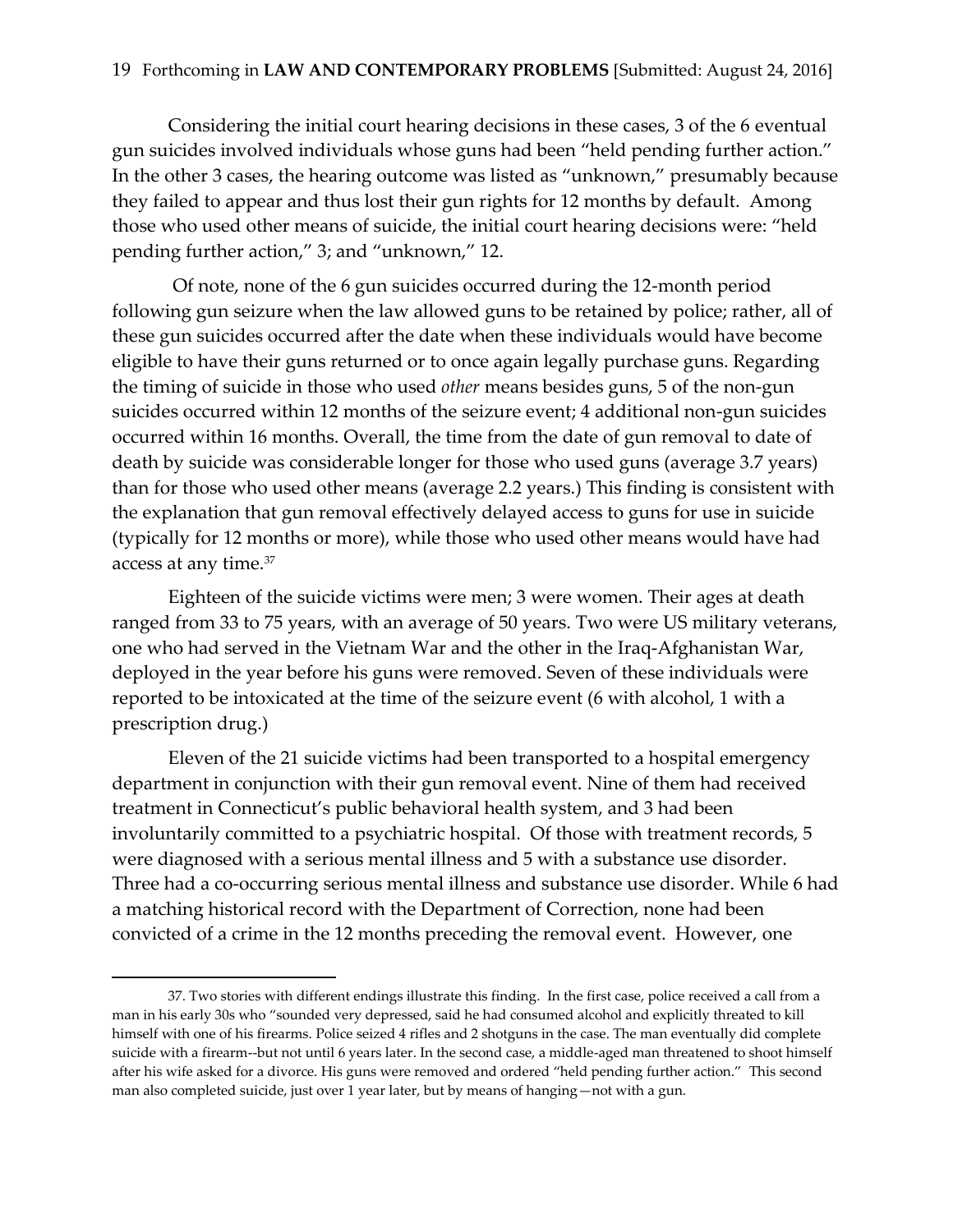individual had an arrest resulting in conviction in connection with the gun removal event itself, and 2 had an arrest resulting in conviction during the 12 months following gun removal.

When people have their guns removed and go on to commit suicide anyway, it would seem that the policy has obviously failed in these particular cases. However, since the majority (71 percent) of the suicide completers in the study used methods other than guns—and specifically used methods that are known to be less lethal than guns—it is possible that the policy was beneficial overall, and that that there would have been even more suicides without the policy in place. To test this, we estimated the total number in the sample who *attempted* suicide by alternative means and survived. We then estimated the additional number who would have died if their guns had not been taken away, based on independent evidence as to the proportion that would have used a gun instead of a less lethal means in their suicide attempt.

More specifically, using the known case fatality ratios associated with each of the suicide methods used, we extrapolated the number of suicide *attempts* represented by each completed suicide, according the following formula:

Estimated N suicide attempts =  $\sum_{K=1}^{M} (N_k * (\frac{1}{c_K})^2)$  $\frac{1}{cfr_k}$ )) where *N*=number of recorded suicides, *K*=suicide method (1 to *m*), and *cfr* is the case fatality ratio.

Table 1 displays the result of these calculations.

| Method of intentional<br>self-injury | Completed<br>suicides | Case<br>fatality<br>ratio | Estimated<br>nonfatal<br>attempts | Estimated<br>total<br>attempts |
|--------------------------------------|-----------------------|---------------------------|-----------------------------------|--------------------------------|
| Firearm                              | 6                     | 87.0%                     | 1                                 | 7                              |
| Hanging/strangulation                | 10                    | 72.7%                     | 4                                 | 14                             |
| Poisoning - gas                      | $\mathfrak{D}$        | 37.5%                     | 3                                 | 5                              |
| Poisoning - drugs                    | $\mathfrak{D}$        | 2.7%                      | 72                                | 74                             |
| Incision/cut                         | 1                     | 2.4%                      | 41                                | 42                             |
| Total                                | 21                    | 14.6%                     | 121                               | 142                            |

Table 1. Completed suicides and estimated number of suicide attempts, by method of self injury, among Connecticut gun seizure cases

\* *Source:* Centers for Disease Control and Prevention: Injury prevention and control data and statistics: fatal injury data and nonfatal injury data. http://www.cdc.gov/injury/wisqars/index.html, (last visited August 15, 2016)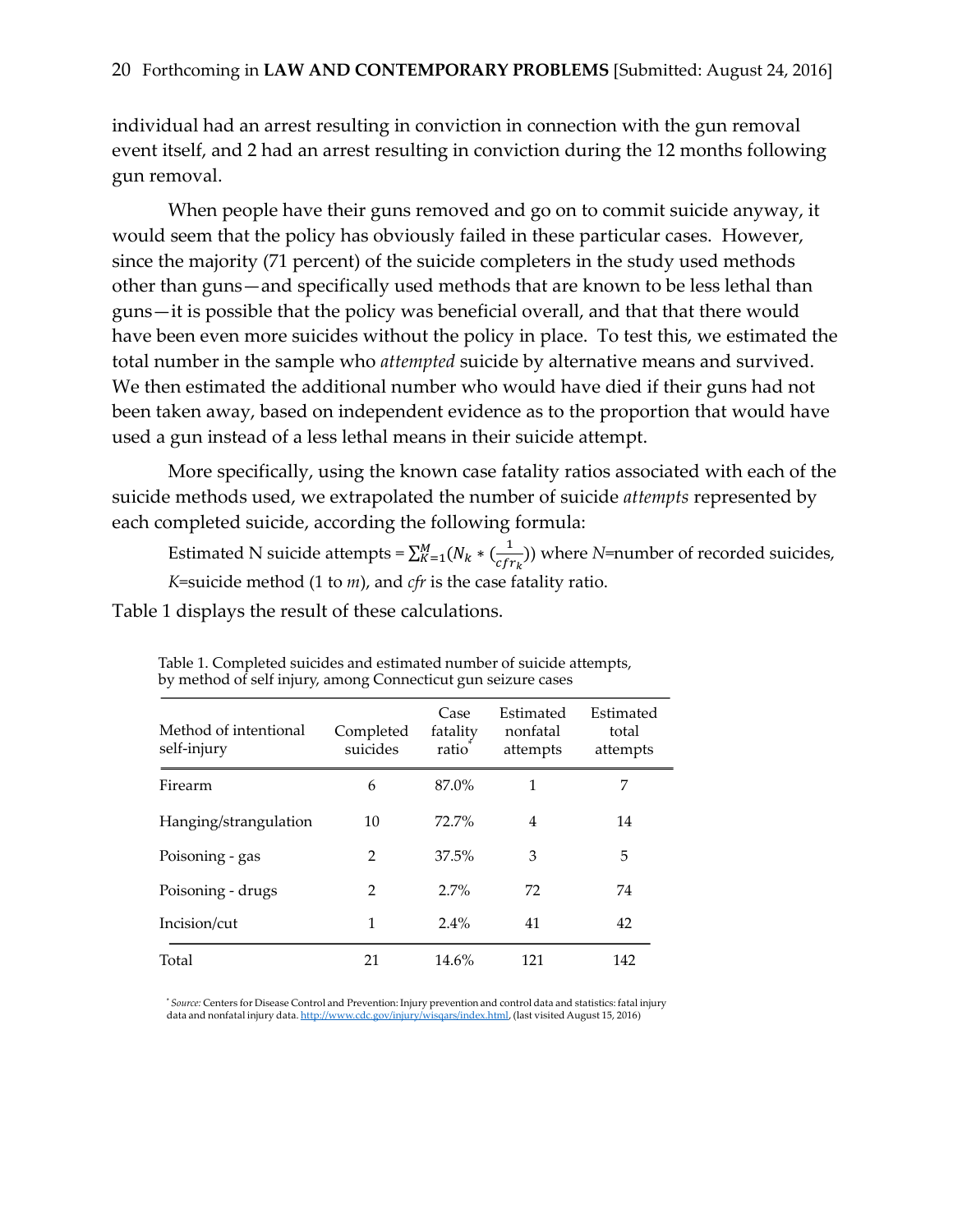Using this calculated number of suicide attempts, we created a counterfactual data array to estimate the additional number of suicide deaths that would have occurred in the absence of the gun seizure policy. Construction of the counterfactual required making an assumption about what proportion of gun-owning men<sup>38</sup> in the baseline (pre-intervention) target population who are inclined to attempt suicide would use a gun in their suicide attempt. In our study, the target population could best be described as follows: *men who own multiple guns and are deemed to pose a high risk of harming themselves or others with a gun*. There are no precise data for this specific population as to the distribution of preferred suicide methods. However, we were able to estimate this information for our study population using state-level, year-specific data on the frequency of different suicide methods among men; the estimated number of suicide attempts for each method in each state, based on known case fatality ratios; and the linear correlation of the (survey-derived) rate of gun ownership in each state<sup>39</sup> with the estimated proportion of gun involvement in adult male gun suicides in each state.<sup>40</sup>

Specifically, the state-level linear correlation between the probability of gun ownership for any adult in a given state and the proportion of adult male suicide attempts using guns was r=0.79. We used the resulting regression equation to calculate the probability that any adult male who owns a gun and attempts suicide will use a gun in doing so, rather than some other method. That result—p=0.39—was used, in turn, to create the counterfactual hypothesis to estimate the number of excess fatalities that could have been expected in the absence of gun seizure, and then the number of gun seizure cases needed to prevent 1 suicide: the result for the latter was approximately  $20.41$ 

We consider that this initial estimate—i.e., 20 gun seizures for every averted suicide—is likely to be the most conservative, because it does not account for whatever excess risk of gun suicide is associated with being identified as a gun seizure candidate and determined by a judge to be at high risk of harming self or others specifically with a gun. Indeed, it would seem reasonable to lay much higher odds than 39 percent that such a high-risk, multiple-gun-owning, male gun-seizure candidate would have chosen a gun, and not something else, as the preferred method of suicide, if his guns had not been removed by the police. Rather than speculating on this, we calculated the mathematical relationship between the expected proportion of gun use in suicides in a

<sup>38.</sup> The large majority (92 percent) of gun seizure cases were men.

<sup>39.</sup> *See* Bindu Kalesan, Marcos D. Villarreal, Katherine M. Keyes, & Sandro Galea. *Gun Ownership and Social Gun Culture.* INJ PREV 22, 1-5 (2015).

<sup>40.</sup> CDC WISQARS™, s*upra* note 3.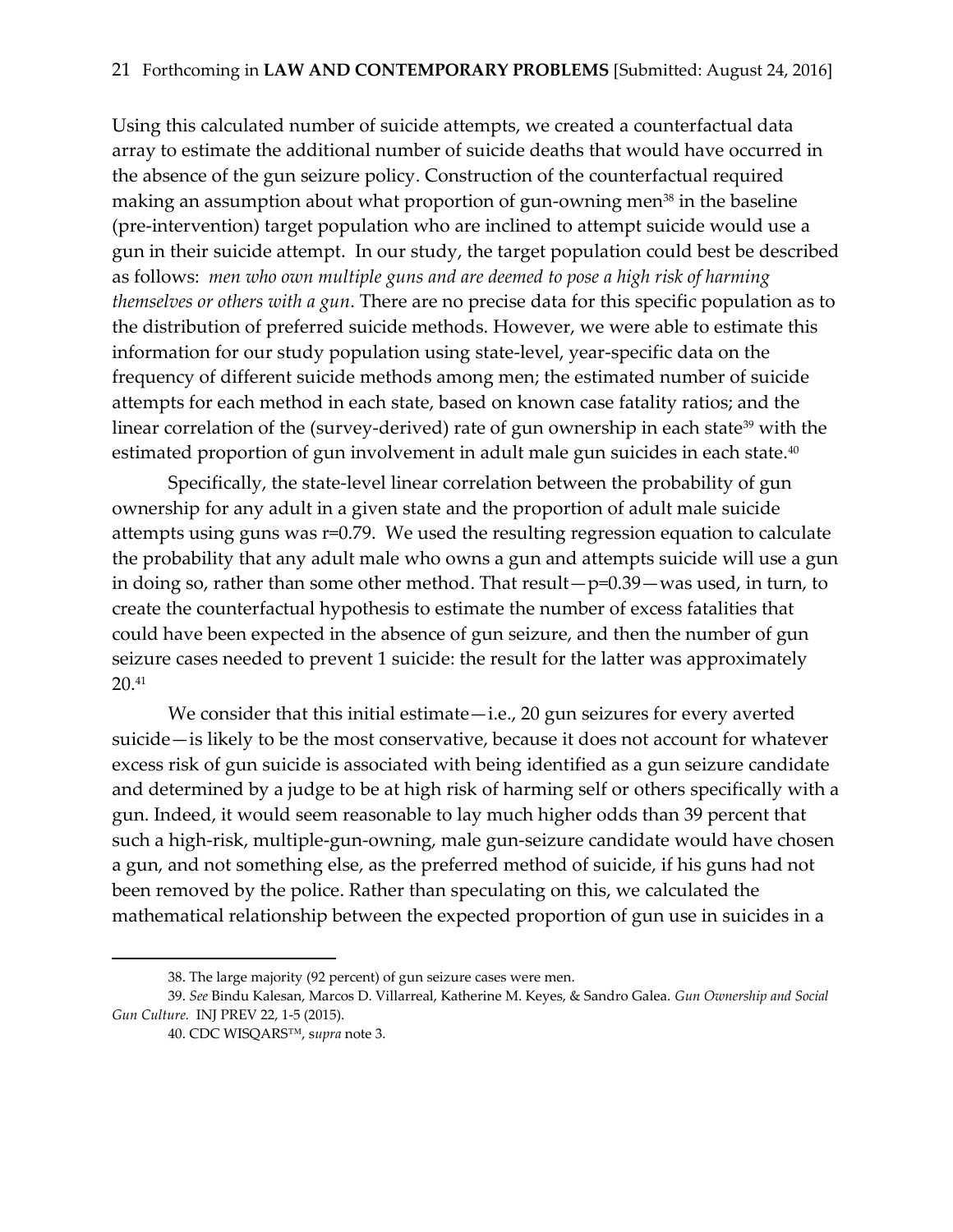given target population, and the corresponding number of gun seizures that would be needed to avert a single suicide in that population. The model assumes that the hypothetical target population resembles the research study population of gun-removal cases in Connecticut with respect to the underlying prevalence of suicide attempts. The association follows a curvilinear form and is displayed in Figure 2.



Figure 2. Estimated number of gun removal cases needed to prevent 1 suicide in a population at high risk for suicide, as a function of the target population's baseline proportion of all suicide attempts that use guns

This graph can be used to illustrate that a gun seizure policy in any particular jurisdiction would be expected to be more or less efficient in preventing suicide as a predictable function of how often guns tend to be used in suicide attempts in the target population. If the law is applied to a population at risk in which guns are used very rarely as a method of suicide, it may be necessary to conduct a great many gun removals in order to prevent a single suicide. However, when the law is applied to a population at high risk of using guns in any suicide attempts, it may take far fewer gun removal cases to prevent one suicide.

As an example, if approximately 70 percent of the estimated 142 gun seizure suicide attempters in the Connecticut gun seizure database had used guns, we would have expected 101 gun suicide attempts, resulting in 88 completed gun suicides. Assuming that the remaining 41 non-gun suicide attempters had used alternative means in the same proportions as observed in the actual data, and applying the appropriate weighted average of lethality rates to those other means of suicide, we would have expected an additional 5 non-gun suicides, for a total of 93—or 71 more suicides than

<sup>\*</sup> Estimate is derived from a state-level regression of the proportion of suicides that involve guns on the household gun ownership rates, and by extrapolation of the number of suicide attempts from case fatality ratios applied to reported suicides by different methods in each state.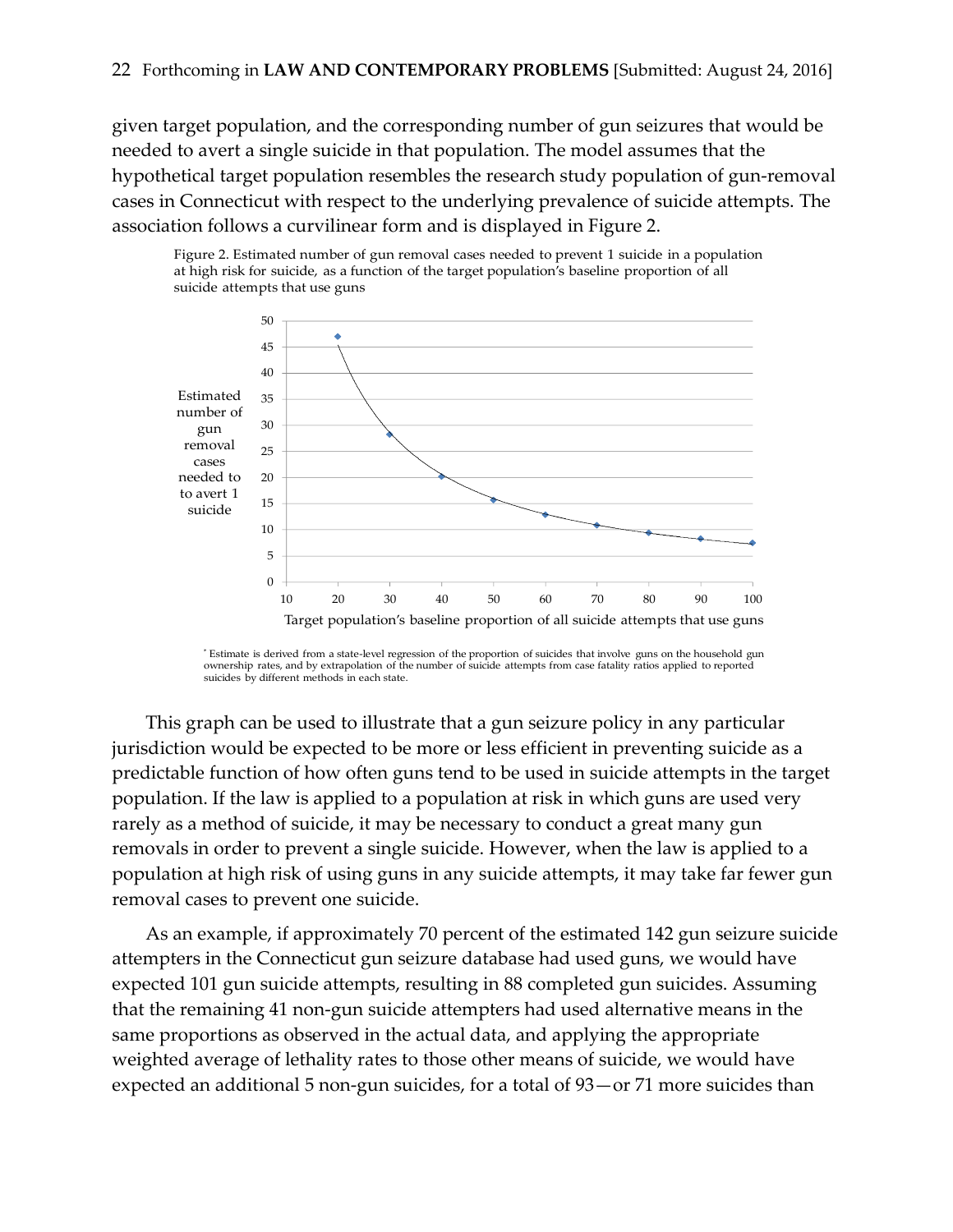the 21 that actually occurred. Dividing the total number of gun seizures by this estimated number of averted gun suicides, or 762/71, yields an estimate of approximately 1 averted suicide for every 10 to 11 gun seizure cases. That calculation is illustrated in Table 2.

|                      | Suicide outcomes for<br>actual gun removal<br>cases |                     | Counterfactual<br>(hypothetical) data<br>assuming no gun<br>removal <sup>1</sup> |                         | Estimated policy effect          |                               |
|----------------------|-----------------------------------------------------|---------------------|----------------------------------------------------------------------------------|-------------------------|----------------------------------|-------------------------------|
|                      | Attempts                                            | Fatalities Attempts |                                                                                  | Fatalities <sup>2</sup> | Number of<br>averted<br>suicides | Number<br>needed to<br>remove |
| Firearm              | 7                                                   | 6                   | 101                                                                              | 88                      |                                  |                               |
| Other means<br>Total | 135<br>142                                          | 15<br>21            | 41<br>142                                                                        | 5<br>93                 | 72                               | 10.6                          |

Table 2. Estimated suicide prevention effect of Connecticut's gun removal policy

<sup>1</sup>Counterfactual assumes that gun-owning men who attempt suicide in Connecticut would be as likely to use a gun in their suicide attempt as all men who attempt suicide in a high gun-ownership state.

<sup>2</sup>Estimated number of fatalities based on firearm suicide rates among Connecticut adults, 1999-2013, are reported by Centers for Disease Control and Prevention. Injury prevention & control: data & statistics. Web-based Injury Statistics Query and Reporting System (WISQARSTM). Fatal Injury Data and Nonfatal Injury Data, 2014. http://www.cdc.gov/injury/wisqars/index.html.).

#### **VI**

### **SUMMARY, CONCLUSION, AND IMPLICATIONS**

Every day in the United States, more than 230 people are injured in gunfire and about 90 of them die—60 of those by their own hand. Those who survive a suicide attempt are likely to die from some other cause at an older age, but if they use a firearm in the attempt, they almost never get that second chance. Using the law to prohibit a suicidal person from purchasing a gun is a good idea, but one that will not work—even with a comprehensive background check system—as long as those who are inclined to harm themselves do not fall into some category of persons prohibited from possessing or purchasing firearms under federal or state law. New research evidence suggests that people who die from a self-inflicted gunshot wound, even those suffering from a serious mental illness, typically have *no* gun-disqualifying record of any criminal or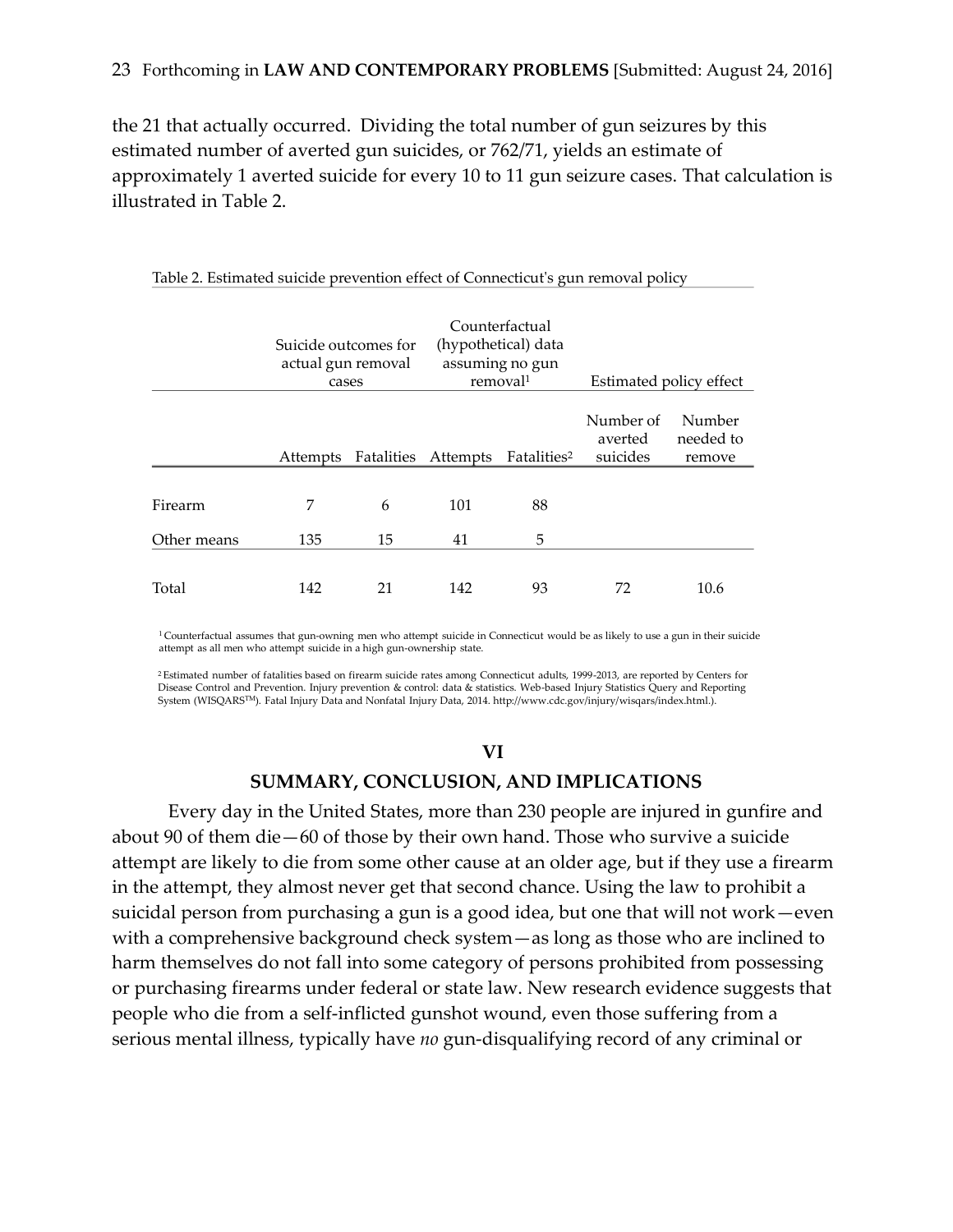mental health adjudication; indeed, the large majority of them would have been able legally to buy a gun on the day they used one to end their own life.<sup>42</sup>

In a country where guns are highly prevalent and where the right to purchase and possess them is constitutionally protected, $43$  it would seem only prudent for states to adopt carefully tailored, non-criminalizing, public-safety-minded laws designed to separate guns from dangerous people—laws specifically targeting those few individuals who pose a clear and present risk of harm to themselves or others but who are not otherwise restricted from purchasing or possessing guns. The exercise of state authority to remove guns from private citizens under such risk-based regimes must, of course, be checked by appropriate due-process protections commensurate with abridging a constitutional right, including the opportunity for timely restoration of gun rights when risk recedes. Connecticut pioneered the use of these time-limited preemptive gun removal laws, but research has been lacking to inform other jurisdictions as to the particular challenges of implementing such laws; whether the laws are effective, and if so at what personal cost to individual liberty (by the measure of abridging the gun rights of people who must cherish guns, one might assume, by the fact that they tend to own so many of them.)

This article has presented the results of an extensive, mixed-methods empirical study of Connecticut's experience with its pioneering gun removal law. We find a considerable shift between the original impetus for the statute—its enactment having been driven by public concern over a highly publicized homicide—and the actual use of the law, where the concern in a majority of cases has involved harm to self and the risk of suicide, with referrals often coming from family members. We find that this law took several years to begin to work itself into routine practice as a useful tool for public safety and suicide prevention. Considerable barriers to implementation, such as the real and perceived time burden placed on police officers, seem to have prevented more extensive application.

Is the risk-warrant law being implemented and enforced fairly in Connecticut? We learned of the not-uncommon practice of "securing the guns first, getting the warrant later." While this reversed sequence might appear to raise due-process concerns, it was clear from our interviews that police officers often justified it on the basis of an immediate risk to public safety at the scene. To the extent that some officers may also deviate from the statutory process for reasons of expediency and convenience, there could be some benefit in systematic education through DESPP focused on the risk

<sup>42.</sup> Swanson et al., *supra* note 13.

<sup>43.</sup> Following the Supreme Court's interpretation of the 2nd amendment right as articulated in *Heller v. District of Columbia,* 554 U.S. 570 (2008) and *McDonald v. City of Chicago* 561 U.S. 742 (2010), the limited role of law in preventing gun violence in the United States is mainly to keep guns out of the hands of dangerous individuals.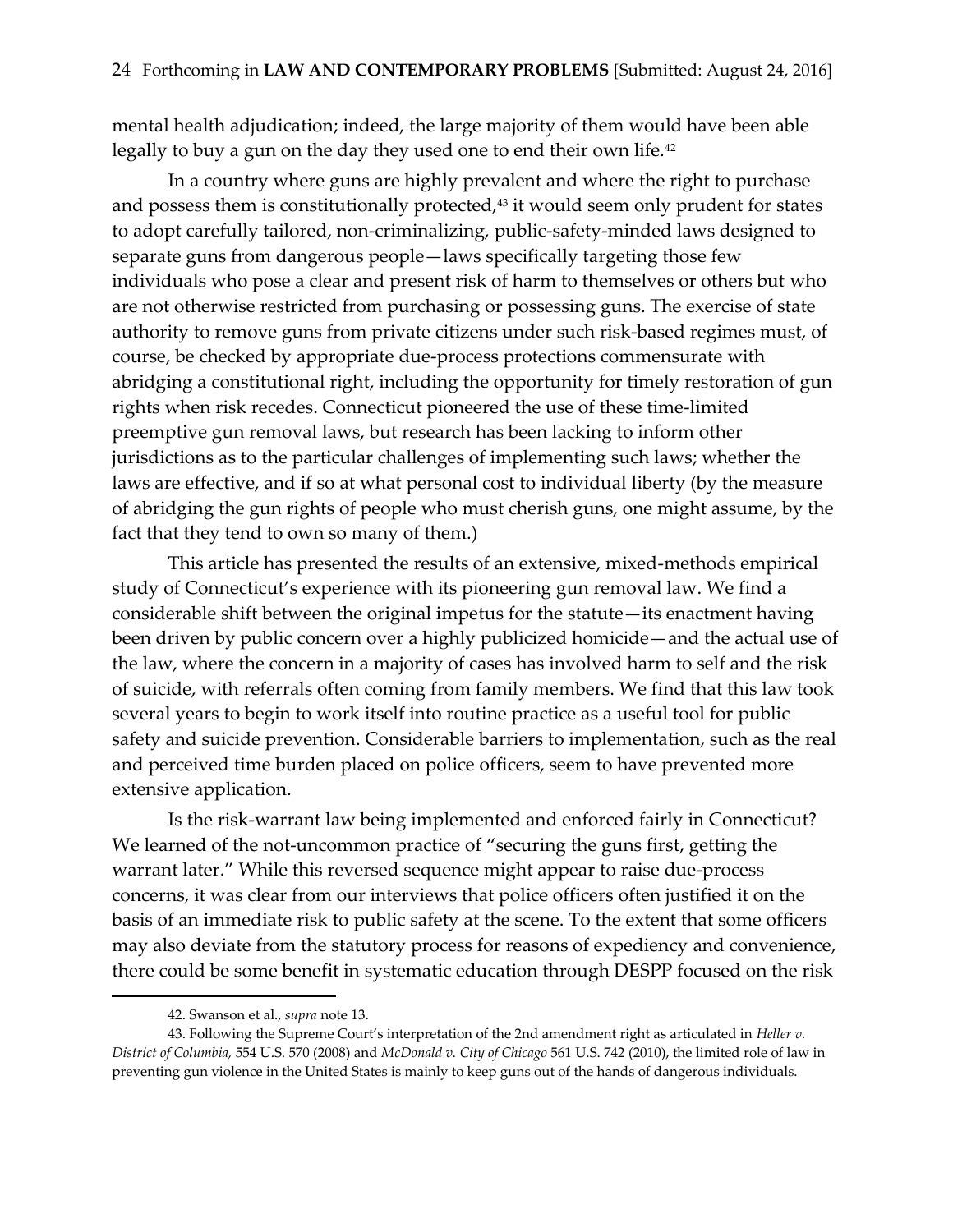warrant law, as well as development of specific gun removal protocols to improve police practice in this area.

Is the risk-warrant law targeting the right people, and does it actually work to reduce gun-related violence and suicide? It is difficult to answer the question about violence to others without more cases to study, given the low base rate of gun-related aggravated assault and homicide in the population. <sup>44</sup> Also, the validity of the measure of this outcome was weakened by the fact that our study only had access to the records of arrest resulting in conviction—and we know independently that the majority of gunrelated arrests in Connecticut do not result in convictions.<sup>45</sup> Still, that almost 9 out of 10 gun seizure subjects had no convictions during the year before or after the gun removal event suggests that the policy is not targeting criminally involved individuals. This stands to reason, since a criminal background often precludes legal gun ownership in the first instance; police would not typically need to invoke a civil risk-warrant statute to separate guns from a known or accused criminal offender.

With respect to suicide, however—and suicide concern was the most common type of risk motivating these gun removals—the data from Connecticut may provide the basis for a productive policy discussion. First, it is obvious that the law in Connecticut *de facto* has targeted a population of people at exceedingly high risk of suicide: about 40 times higher than that of the general population of the state. And to summarize the key finding: the study found that 21 individuals in the gun seizure database had died from suicide—6 of them with guns and 15 by other means. Using Connecticut population data on the case fatality ratio associated with various means of suicide, we estimated that these 21 suicides represented 142 suicide attempts, 121 of them being nonfatal. This, in turn, allowed us to calculate by extrapolation how many additional fatalities could have been expected if these individuals had retained their guns, and had alternatively used a gun to attempt suicide. In this manner, we estimated that approximately 10 to 20 gun seizures were carried out for every averted suicide. Are those numbers low or high? Is this a fair public health tradeoff? That may be for policymakers to decide; our data can help frame what is in the balance here between risk and rights.

Gun violence in America remains a multifaceted public health problem whose longterm solution calls for evidence-based public policies to address a range of contributing factors—from gun safety concerns to illegal trafficking and access, to the social and psychological determinants of assaultive and self-injurious behavior. But in a nation with a constitutionally protected individual right to bear arms, a gun-celebrating

<sup>44.</sup> CDC WISQARS™, s*upra* note 3. Connecticut's annual rate of gun homicide is approximately 2 per 100,000 inhabitants.

<sup>45.</sup> Swanson et al., s*upra* note 9.